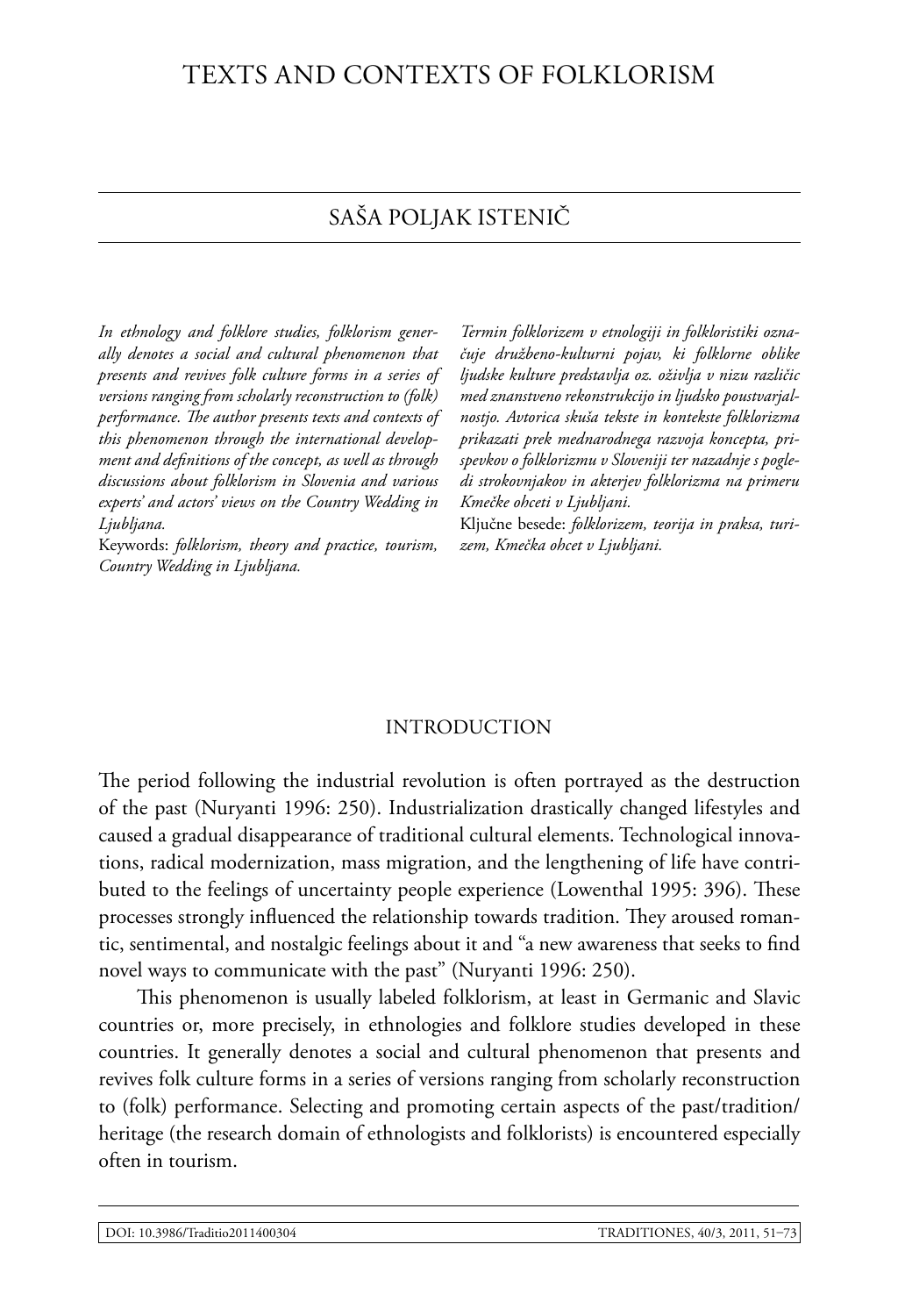In the mid-1960s, almost three decades before heritage became, as Palmer puts it, a "buzz word" (1999: 315), the biggest annual festival in Slovenia, the Country Wedding in Ljubljana, used elements of traditional culture to promote Slovenia as an attractive tourist destination. This article first presents the international development and definitions of the concept as well as discussions about folklorism in Slovenia. Then a case study of the festival is used to show the difference between viewpoints of the experts (ethnologist and folklorists) and folklorism users (organizers, performers and consumers).

# THE DEVELOPMENT OF THE CONCEPT

The first use of the term *folklorism* goes back to the 1930s, although there is disagreement about who first used the term and it was not used the same way by all researchers. The French expression *neofolklorisme*, which was coined by the ethnologist Albert Marinus, was used to label a new theoretical orientation according to which folklore facts were essentially social facts, which it was necessary to study from a functional, sociological point of view (Hultkrantz 1960: 188–189). In Slovenian the expression *folklorizem* referred to folklorization phenomena in literature (Stanonik 1992: 673), and in Russia the term was used to refer to the study and use of oral literature (or folklore) by writers during their creative work (e.g., Mark Azadovsky) or as a label for non-scholarly publications by journalists, writers, and folklore enthusiasts that used folklore material (Šmidchens 1999: 55).

The concept as it is known today was introduced to ethnology in 1962 by Hans Moser in his article "Vom Folklorismus in unserer Zeit" (Folklorism in Our Time, published in *Zeitschrift für Volkskunde*), and it was expanded two years later in the article "Der Folklorismus als Forschungsproblem der Volkskunde" (Folklorism as a Research Issue in Folklore Studies, published in *Hessische Blätter für Volkskunde*; see Moser 1962, 1964). He defined folklorism as the "secondhand transmission and presentation of culture," and added that a more precise definition was still evasive (1962: 180). Based on German discussions following Moser's articles, Hermann Bausinger established eight theses about folklorism in the mid-1960s, in which among other things he drew attention to the fact that folklorism is "yesterday's applied ethnology," which in many respects cannot be separated from original folklore, and that folklorism and its criticism are identical in many respects (see also Bendix 1997: 179–180). In order to expand the discussion of folklorism beyond its German domain, he sent a questionnaire to ethnological institutes throughout Europe (see Bausinger 1969). Five European ethnologists (Polish, Hungarian, Yugoslav, Swiss, and Portuguese) wrote articles for the *Zeitschrift für Volkskunde*. The researchers agreed on the secondary nature of folklorism, but they assessed the phenomenon differently (cf. Antonijević 1969, Burszta 1969, Dias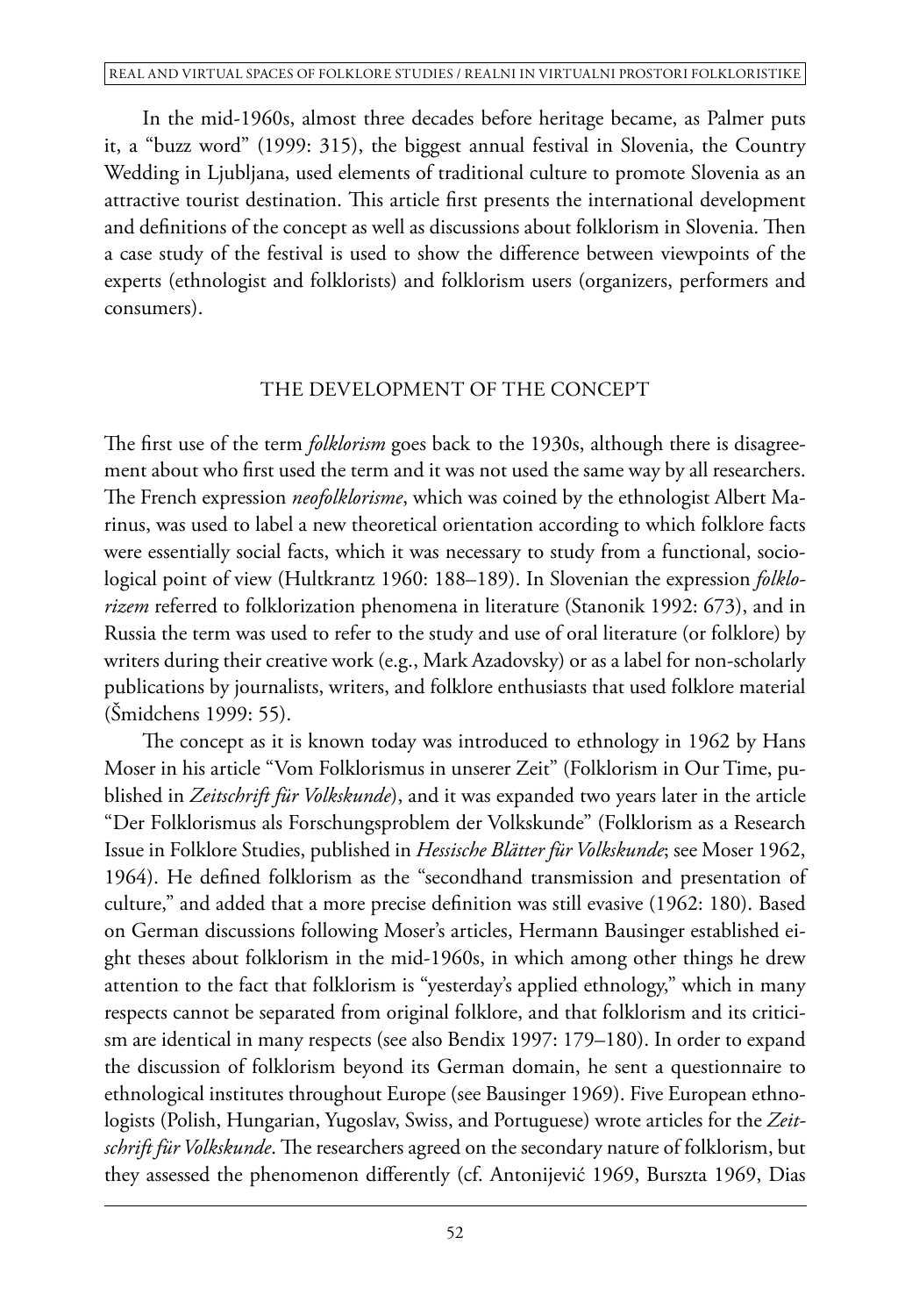1969, Dömötor 1969, Trümpy 1969). At the same time, Konrad Köstlin criticized the direction of discussions on folklorism up to that point in *Rheinisches Jahrbuch für Volkskunde*. He determined that researchers were continuing to discuss the same issues and that they were simply using folklorism as an additional set of materials (Köstlin, cited in Bendix 1997: 181). Following his example, Hermann Bausinger's works also recognized folklorism as a direct challenge to the basic canon of the field (see Bausinger 2002 [1971]).

In the book *Grundzüge der Volkskunde* (Essentials of Ethnology, 1978), ethnologists in Tübingen included folklorism among important new concepts, which may, according to Bendix (1997: 183), also demonstrate the implicit acceptance of the term by the Tübingen School of folklore studies dominant at the time, which retained folklorism within the discipline. Bausinger (1984: 1408) also dealt with in the *Enzyklopädie des Märchens* (Encyclopedia of Fairy Tales). He wrote that folklorism was not an analytical concept, but rather a descriptive one with a critical dimension, which had a mostly heuristic value. As such, he pushed ethnology into topics connected with political economy, cultural policy, and the folklore market considerably earlier than the Americans began to study these issues. Its theoretical implications have provided an impulse toward better understanding of culture today and in past periods. Folklorism, despite not being a theory, has broadened ethnology's horizons. Despite the initial rejection of folklorism as something invented and manipulated, historical research has forced folklore researchers to recognize parallels between scholarly reconstructions of folk cultural elements and social efforts to construct aesthetic representations of folk character (Bendix 1997: 185–186).

The discussions about folklorism in Europe have been similar to the American debate regarding the "authenticity" of the products of folklorism, in which these "false traditions" are either negatively defined as *fakelore* (see Dorson 1969) or else defended from this type of value judgment by scholars. The issue of authenticity is largely dealt with today by the anthropology of tourism or economic and political anthropology. Various forms of "searching for authenticity" include, for example, the concepts of ecotourism, ethnic tourism, alternative tourism, heritage tourism, and so on. The American anthropologist of tourism Dean MacCannell introduced the term *staged authenticity* (see 1973) and, despite having different points of departure, his conclusions are similar to the ones European ethnologists have reached on the basis of ethnographic research on folklorism. In political anthropology, the concept related to folklorism most commonly used is *invented tradition* (see Hobsbawm and Ranger, eds. 1983). Traditions that seem old or that present themselves as such are often actually relatively recent in origin and sometimes completely invented or fabricated. Anthropology largely uses the concept in its research into phenomena connected with ethnicity (e.g., nationalism and national identity).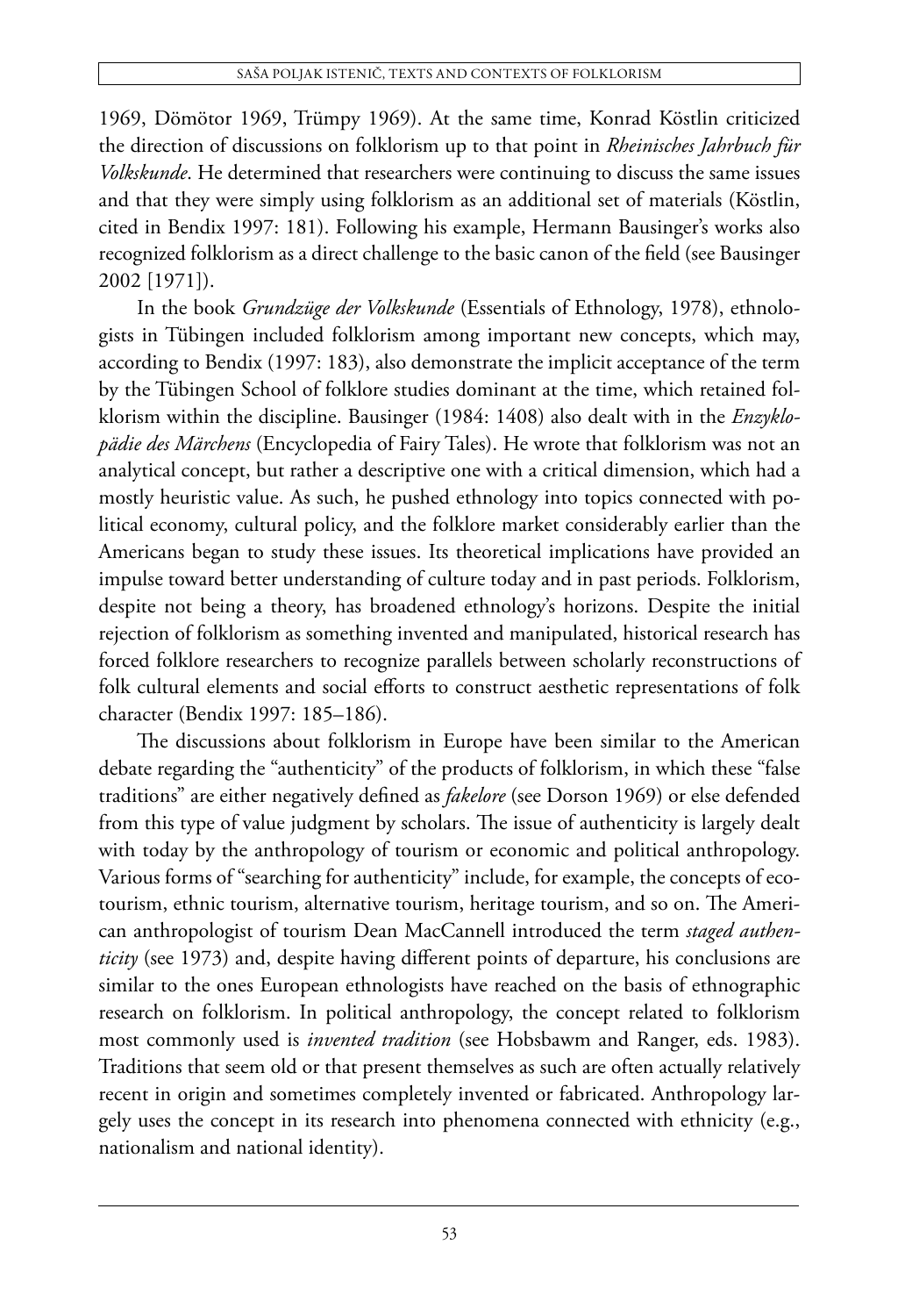# DEFINITIONS AND CHARACTERISTICS OF FOLKLORISM

The most frequently cited definition of folklorism, "second-hand folk culture," is still Moser's. He uses this term to describe the generally growing interest in "folk culture" and all of its forms in contemporary life, especially when they are already disappearing; at the same time, people are generally unwilling to preserve disappearing forms of "folk culture" or to accept them again in a truly authentic form when they are revived, but adapt them to their own interests (Moser 1962: 179–180). From the stock of traditional culture, folklorism accepts only certain elements that have become attractive due to their artistic form or emotional content. Selected elements are rarely presented in their authentic forms, and are most often reworked in order to meet aesthetic, practical, and other needs, especially in tourism. As such, these elements are torn from their authentic setting, often separate from their bearers, and they appear only in particular places (Burszta 1974: 311–312).

The most frequent form of folklorism is "audiovisual folklorism"; that is, in music, dance, theater, and art (Stanonik et al. 2004: 132, cf. Stanonik 1990: 29–34). Oldřich Sirovátka proposed a division into "direct" folklorism (i.e., copying or presenting presumably original forms of folk culture) and "indirect" folklorism (i.e., transmitting transformed elements of folk culture to other means of communication; Stanonik 1993: 252–254). The literature contains many other divisions and names for the forms in which folklorism is manifested (e.g., literary, theatrical, ritual, rural, minority, modern, and regional folklorism, among others). There are also many functions of folklorism, from those related to patriotism, politics, professions, tourism, and commerce to cultural functions (Stanonik et al. 2004: 132); or external (for commercial tourism purposes or political propaganda) and internal (satisfying people's needs to find simplicity, or a fresh outlook in the exotic, the desire to learn about other places and peoples, nostalgia for lost tradition, the need to preserve tradition, at least in some forms, an enjoyable recreational activity, and, finally, the awakening of national and local patriotic pride; Bošković-Stulli 1971: 175).

Definitions of folklorism apply to all forms of folklore in all contexts, but researchers have primarily used the term only in connection to applications of folk literature, folk music, folk life, and material culture in the "cultural industry" or in cultural programs connected with political activities. Researchers west of the Iron Curtain usually defined folklorism within a commercial context, whereas those to the east recognized it in the cultural programs that were sponsored by the authorities. Only rarely did they use the term to designate the activities of the (early) ethnographers that interfered with tradition, reworked it, and even invented it. They characterized such activity as the "ideological manipulation of folklore" (Dorson), the product of "nationalistic inferiority complexes" (Dundes), "invented tradition" (Hobsbawm and Ranger), and so on (Šmidchens 1999: 53, 63).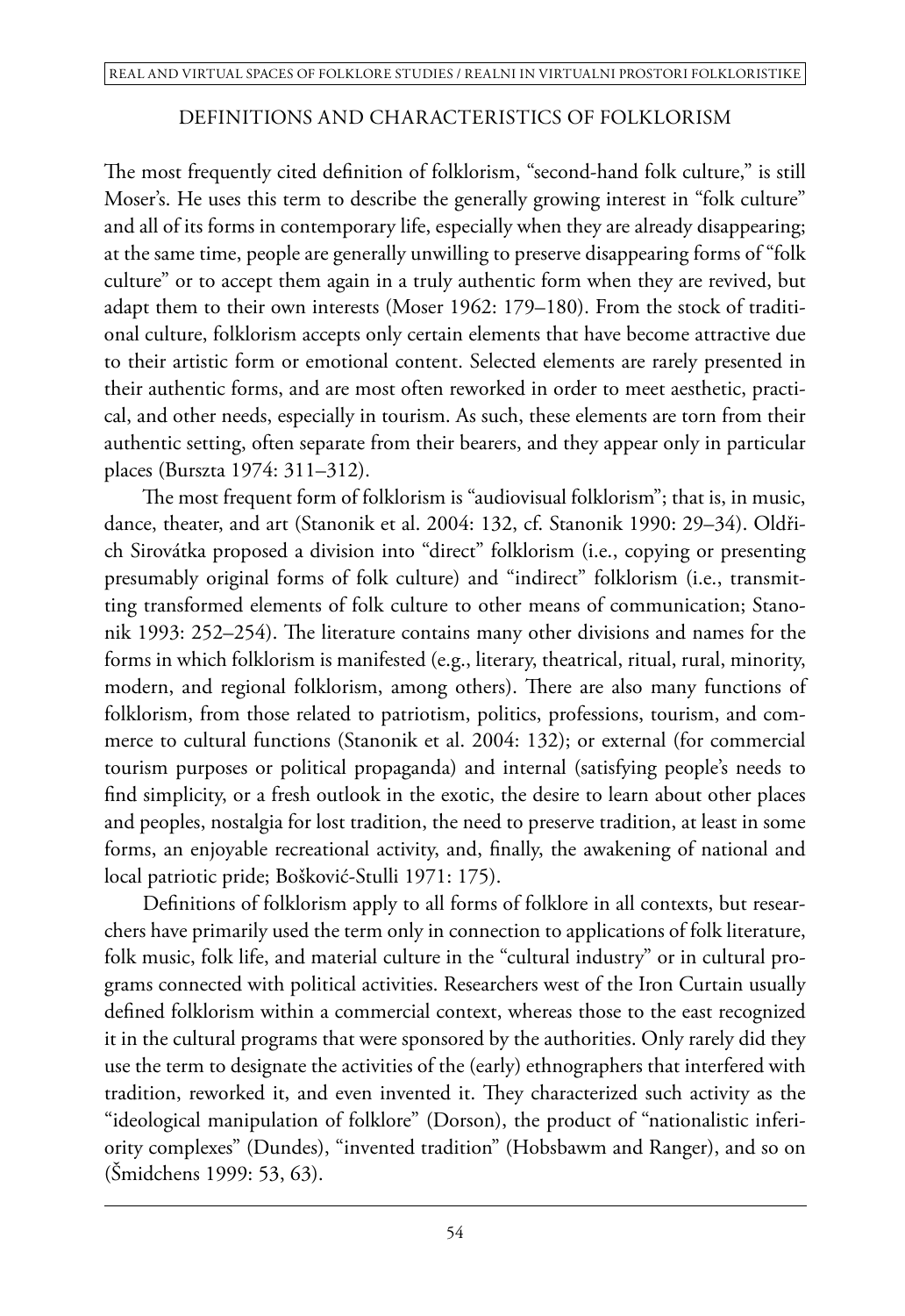At least in Slovenia, folklorism was also always equated with phenomena originating from the rural environment, although, for instance, Janez Bogataj pointed out

> *that we can label a great variety of phenomena connected with heritage as folklorism, and not only those that are connected with inappropriate presentations or use of folk costume, song, and dance. This especially applies to heritage that was the property of various social strata in the past, and not only to that which was ascribed to the largest one; that is, the rural stratum.* (Bogataj 1992: 16)

Despite that, the transfer of bourgeois elements to the rural setting was usually understood as a normal and logical improvement in lifestyle, raising the standard of living and offering cultural advancement, whereas the revival of bourgeois elements in the urban environment, or the rituals and customs of members of various social strata and professions that took place in the urban environment, was understood as the revitalization, preservation, replication, and recreation of aesthetic elements and values. Up until the last few decades, none of this was the object of ethnological studies. Such an understanding of folklorism therefore reveals the discipline's "peasantological" heritage.

Dunja Rihtman-Auguštin has observed that the theory of the relationship between folklore and folklorism, as formulated by German ethnologists in the 1960s, is not based on definitions of folklore and folklorism, but rather on the opposition between the situation in which folklore is realized (the first existence of folklore), and another situation, in which folklore is used outside the environment in which it arose (the second existence of folklore). The phenomenon therefore fundamentally changes in another context. Rather than relying on the opposition between folklore and folklorism, it is better to rely on the theoretical assumption of the parallel existence of folklore and folklorism, on their interconnectedness; in her opinion, attention would better be turned from the object of research to processes and interactions (Rihtman-Auguštin 1988: 9–10, 14).

Researchers today are also generally discovering that they cannot rely on their professional knowledge when classifying folklore elements and evaluating them as genuine and authentic, or inauthentic and artificial; the issue of the originality of tradition is therefore becoming increasingly less plausible. Because folklorism creates new variations, it is part of the folklore process. Authenticity is therefore unimportant in the ethnographic description of these processes. The term "folklorism," as it has been defined, is difficult to separate from "folklore" and, as Guntis Šmidchens determined, has little practical value in folklore theory and is not useful at all in ethnography. He thinks that a new definition of folklorism must be broad enough to encompass discussions on folklorism to date, but narrow enough to exclude examples of secondary tradition, which were not mentioned in the theoretical discussion in connection with this concept (Šmidchens 1999: 54, 56). Thus, following Šmidchens, the phenomenon may be defined with regard to those that practice and receive it, adapting tradition to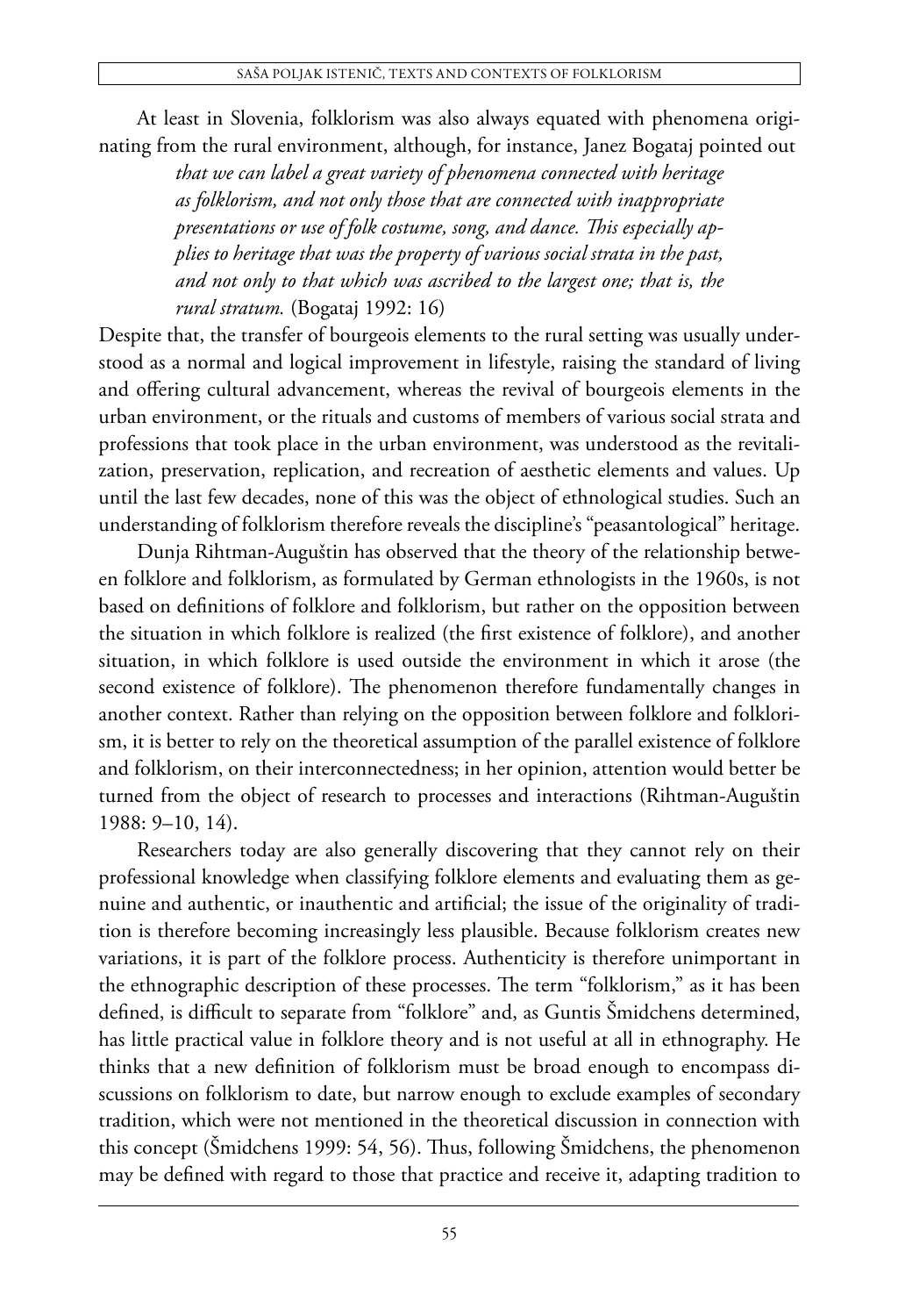their needs; as part of the folklore process, the conscious recognition, adaptation, use, and repetition of folk traditions as a symbol of the identity of a local or regional community, an ethnic group, or a nation. This is a way to understand and explain cultural changes and human creativity, due to which tradition and unascertainable original forms or practices in time and space are always changing, being added to, overlapping, expanding, being transferred, dying out, and being revived.

# NOTES, DISCUSSIONS AND STUDIES OF FOLKLORISM IN SLOVENIA

After the Second World War, Slovenian folklore specialists and ethnologists (primarily) dealt with the issue of folklorism and regularly encountered this phenomenon, but rarely discussed it. They mostly discussed folklorism in tourism, especially in connection with rituals (see Kuret 1960, 1961a, 1961b, 1962, 1969, 1978), folk costume (see Makarovič 1963, 1967, 1968, 1972, 1978a, 1978b), in folk songs and folk music (see Kumer 1978a, 1978b) and in dance tradition (see Ramovš 1988, 1989).<sup>1</sup> These aspects also appear most frequently in the general theoretical literature in ethnology and in syntheses of the findings of ethnology in Slovenia. In his textbook *Obča etnologija* (General Ethnology), Slavko Kremenšek drew attention to various efforts to renew rituals and customs that have already been abandoned (see, e.g., 1973: 221–222), and his article in *Pogledi na etnologijo* (Views on Ethnology, Baš and Kremenšek, eds. 1978) drew attention to neoromanticism in Slovenian ethnological thought, which sought a uniform national style in the folk culture of previous eras (see 1978: 39–45). Other contributors to this volume included Marija Makarovič, who wrote about folk costume (1978a: 201–209), Niko Kuret (who explicitly identified the phenomenon with the term *folklorism*) on rituals and customs (1978: 328–329), Zmaga Kumer on folk song in the present (1978a: 335–364) and contemporary instrumental ensembles (1978b: 375–377), and Gorazd Makarovič on folk art (1978: 380–384). In *Slovensko ljudsko izročilo* (Slovenian Folk Heritage, Baš, ed. 1980), individual photographs or the mention of folkdance groups merely hint at folklorism (see Kuret 1980: 172, Ramovš 1980: 229). In *Slovenski etnološki leksikon* (Slovenian Ethnological Lexicon, Baš, ed. 2004), folklorism is discussed as an independent entry (see Stanonik et al.  $2004:131.2$ 

The first theoretical article on folklorism, "O folklorizmu na splošno" (On Folklorism in General), was published in 1990 in *Glasnik SED* by Marija Stanonik, who also

<sup>&</sup>lt;sup>1</sup> Descriptions of folklorism in general-interest publications were more frequent, especially in connection with folk costumes (Marija Makarovič, Marjanca Klobčar), folk music (Zmaga Kumer), and folk dance (Mirko Ramovš).

<sup>2</sup> The concept is discussed in the *Enciklopedija Slovenije* (Encyclopedia of Slovenia) as a subentry of the entry "Folklora" (see Terseglav 1989: 130).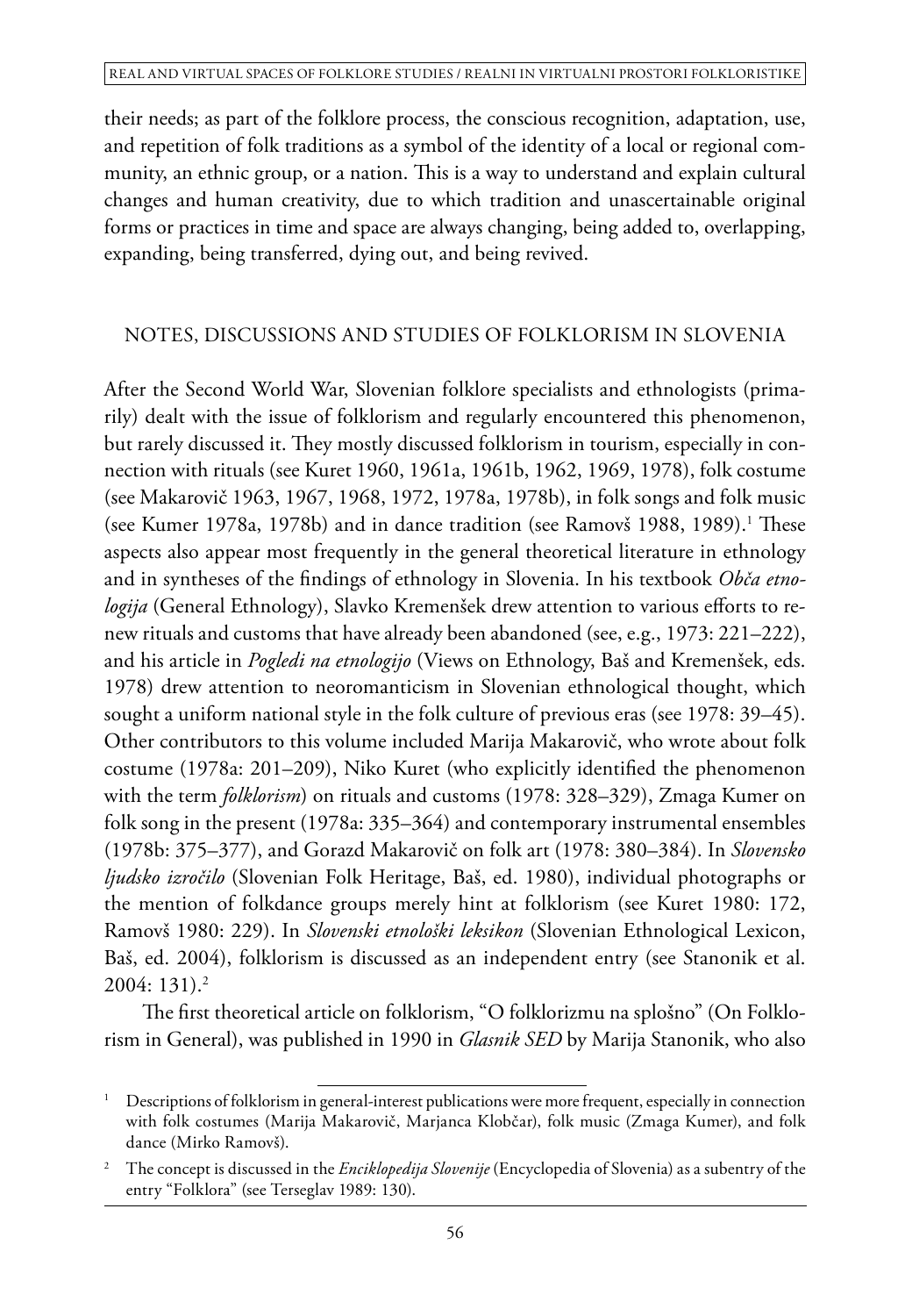examined this concept and concrete phenomena of folklorism in later works (see Stanonik 1990, 1992, 2005a, 2005b, 2006). She defined the term folklorism, treated it in historical periods, examined its geographical distribution, and presented its functions and the forms it appears in. Most Slovenian researchers that address folklorism phenomena continue to cite this study today. Ingrid Slavec Gradišnik deals with folklorism in her comprehensive work *Etnologija na Slovenskem. Med čermi narodopisja in antropologije* (Ethnology in Slovenia: Between the Reefs of 'narodopisje'and Anthropology, Slavec Gradišnik 2000); she analyses, which Slovenian folklore specialists and ethnologists discussed this in connection with which phenomena and what their relationships to these phenomena were.

Descriptions of folklorism are frequent in thematic ethnological works, but they mostly remain at the descriptive level. In the topographies produced as part of the research project *Etnološka topografija slovenskega etničnega ozemlja* (Ethnological Topography of Slovenian Ethnic Territory), no researcher was able to avoid documenting the phenomena of folklorism or at least its bearers (e.g., folkdance groups), although the data are fairly sparse in most of the topographies. Usually they list various events, define their times (when they began, when they take place), and describe their elements (exhibits, cuisine, etc.) or give information about folkdance groups. For the most part they write about the phenomena within the context of discussing dissolution and level of preservation of the traditional culture. In a similar manner and with a similar breadth, folklorism phenomena have also been addressed in the majority of regional and thematic volumes written by Slovenian ethnologists.

Taking into account all of the components of cultural heritage, so far folklorism phenomena have been most comprehensively addressed by Janez Bogataj (see, e.g., 1989, 1992, 1993, 1994). In his book *Sto srečanj z dediščino na Slovenskem* (One Hundred Encounters with Heritage in Slovenia), he systematized the relationship to heritage, addressed the role and applied aspects of heritage in everyday life, and individual segments of heritage according to ethnological classification. According to his classification of relationships to heritage, folklorism phenomena can be categorized into a romantic-nostalgic relationship, as well as into a marketing or economic relationship (e.g., collecting and presenting old tools as wall ornamentation). These are defined as cultural phenomena whose characteristics are:

> *emphasizing the external cultural elements, their amateur presentation at the level of special features, the uncritical inclusion of heritage in concepts of tourist events, and entertainment (e.g., in television shows in recent years). Folklorism is more or less a substitute for (instant) heritage; it could also be categorized as a forgery, amateur (i.e., non-expert) reconstruction, and often banal as well. Of course, all such forms are accompanied by swearing to their originality, authenticity, typicality, talking about roots, and so on. . . . Such phenomena also arise when*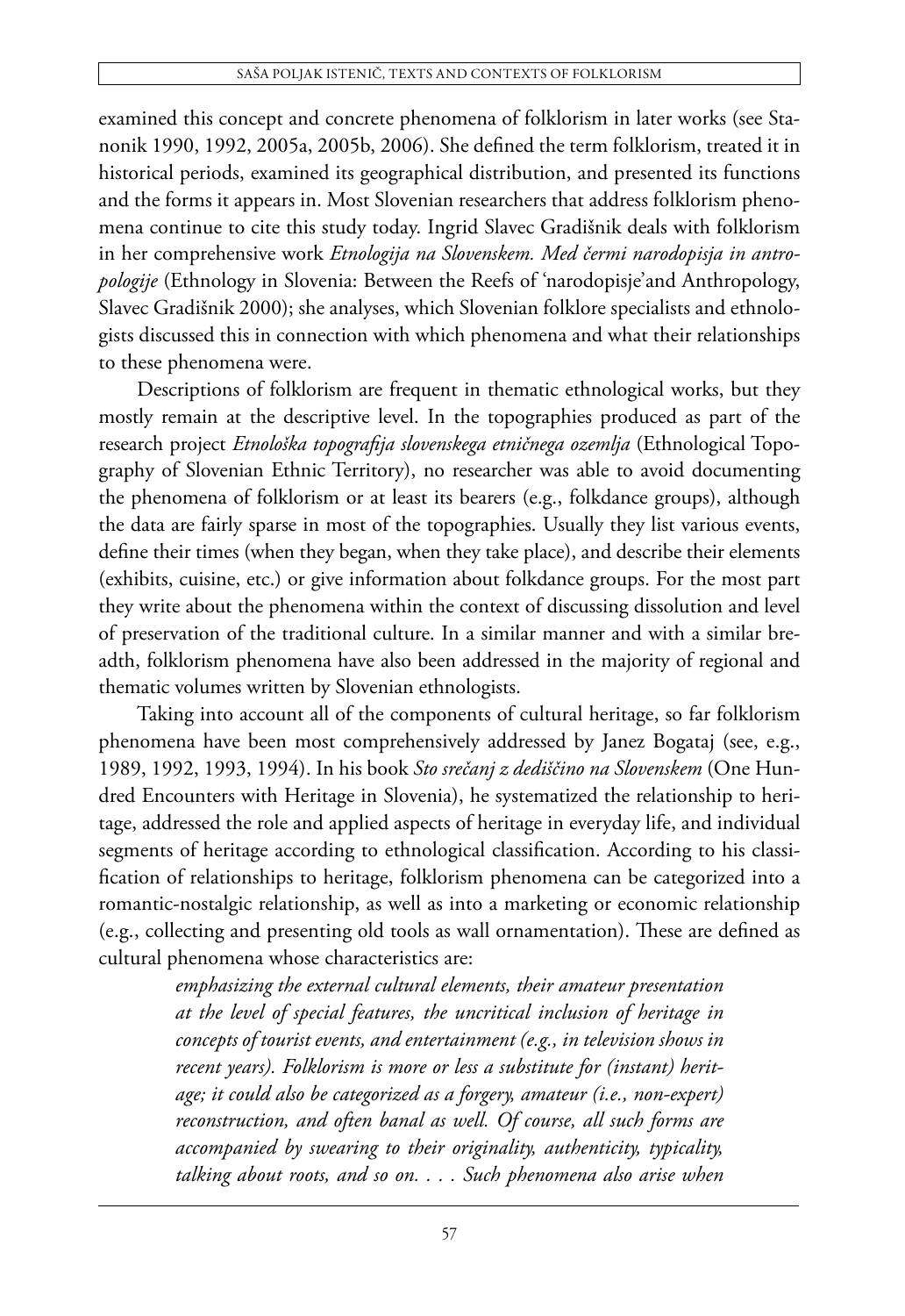*presentations of particular heritage are not presented comprehensively, from the perspective of several disciplines, and are based on one-sided decisions by experts.* (Bogataj 1992: 16)

According to the types of tourist events, folklorism phenomena belong among those events that interpret heritage, and when they meet professional criteria they may be referred to as "living museums" or "theaters of history" (performances by folkdance groups, presentations of peasant work, and festivals dedicated to various crafts and working communities; for example, charcoal burners) or among those events in which heritage is a secondary element used in an artificial, directed manner, as part of imagined dramaturgy (e.g., the *Country Wedding in Ljubljana*; Bogataj 1992: 34).

In general, ethnologists that deal with contemporary rituals and customs, or with holidays throughout the year, cannot avoid folklorism phenomena. Nonetheless, it is necessary to emphasize that this mostly merely involves listing them together with other (tourist) events or describing the script of the event or the sequence of events. Recent exceptions are Jasna Simoneta's article on the "Carst Wedding" (2003), the articles about the "Country Wedding in Ljubljana" (Poljak Istenič 2005) and on rituals and customs as folklorism (Poljak Istenič 2008, 2009), and Mateja Habinc's article on traditionalism and the folklorization of holidays in socialism (2009). Among examinations of concrete folklorism phenomena, the book *Kurentovanje in karneval na Ptuju* (The Ptuj Carnival Celebration, 2000) by Aleš Gačnik stands out, in which he writes:

> *Along with changing concepts of the event, various expectations, ambitions, rises and falls, enthusiasm, and censure, this once one-day ethnographic carnival event has developed into a ten-day carnival celebration caught between urban and rural content, between tradition and show-business. The event is increasingly becoming a folklore and tourist spectacle, an economic, cultural, entertainment, and tourist event of public significance, one of the most recognizable trademarks of this region. Kurenti and other traditional carnival characters are the main attraction, drawing visitors from near and far. The Ptuj carnival has to a great measure influenced the "fate" of both regional and national traditional carnival culture, especially the heretically colored heritage of the costumed protagonist—the kurent. Despite the double nature of the Ptuj carnival, good and bad, the temptations of the kurent should be remembered, cloaked in a question and answer: whether the traditional carnival figures known as koranti would still jump and rattle their bells in the villages of the Ptuj Plain, were it not for folklorism (i.e., the kurenti at the Ptuj carnival) is a question that I would answer positively only with reservation.* (Gačnik 2000: 28)

More detailed studies of folklorism published since 2000 can be found in connection with music, dance, or song heritage. Rebeka Kunej's dissertation *Štajeriš na Slovenskem*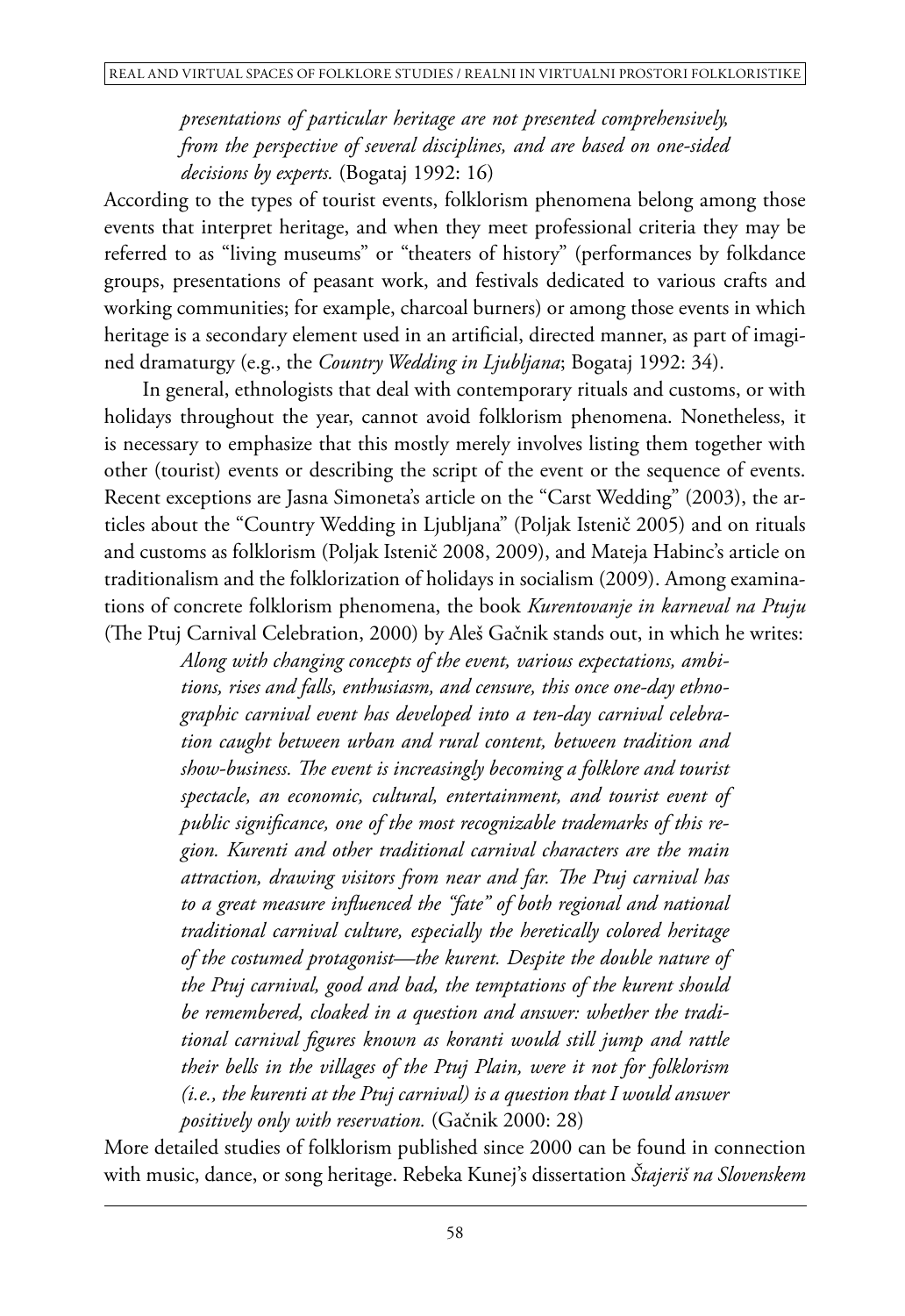#### Saša Poljak Istenič, Texts and Contexts of Folklorism

*– etnokoreološki in plesno-antropološki vidiki* (The Steierisch in Slovenia: Ethnochoreological and Dance Anthropology Aspects) also examines this dance as an example of folklorism. She determined that this folk dance became a folklore dance; that is, a dance performed by folkdance groups (2007: 189). Bojan Knific dealt with the appearance of folkdance groups' clothing (2008b). Kunej and Knific also regularly publish articles (and Knific also books) connected with dance folklorism or the appearance of clothing (see, e.g., Kunej 2004, 2006, 2010; Knific 2003, 2005, 2006, 2007, 2008a, 2009a, 2009b, 2010a, 2010b).3 Katarina Juvančič has written about folklorism in connection with post-creating folk music tradition (2004), Marjetka Golež Kaučič in connection with song heritage (2005), and Mojca Račič Simončič has written about artistic folklorism based on examples of exhibitions (2005).

The researchers that have examined folklorism have found it difficult to avoid evaluating it; and only rarely it has been judged from the perspective of its performers. Most often, researchers have been critical toward the phenomenon; they most highly valued the examples of folklorism that were most similar to the assumed "original," or whose reconstruction was the most "professional." It is evident that they assumed the a priori position of connoisseurs of the original, indigenous cultural phenomenon or its "proper form"; ethnology, or its appropriately educated and trained mediators, became the obligatory authority for "proper," "professional" reconstruction and interpretation of these phenomena or acted as the necessary authority for appropriate scholarly reconstruction and interpretation of these phenomena:

> *Rural tourism is also being increasingly penetrated by folklorism, whose fictional forms of everyday life present the way people used to live in the past, often from a completely romantic and kitschy point of view. Of course, it cannot be said that this kind of folklorism is always void of quality. When the work of an amateur enthusiast of cultural heritage is based on professional research, the "second-hand" presentation of heritage can also be an important form of representing both everyday life and holiday customs.* (Hazler 2002: 58)

Evaluation may be most apparent in the assessment of folklorism as positive and negative:4

> *Can a revived ritual, custom, or tradition reintegrate the song into the custom and consequently regain the song's primary function? Or it is*  just folklorism *because a revival of something lost can be nothing but folklorism? When dealing with this issue, it must be borne in mind that folklorism can be either positive or negative, depending on its entertain-*

<sup>3</sup> In principle, studies of dance folklorism could also include Mirko Ramovš' volumes *Polka je ukazana* (*A Polka Has Been Requested*; 1992, 1995, 1996, 1997, 1998, 2000) because they also itemize dances as performed by folkdance groups in catalogue form (descriptions and labanotation).

See also Ramovš (1988).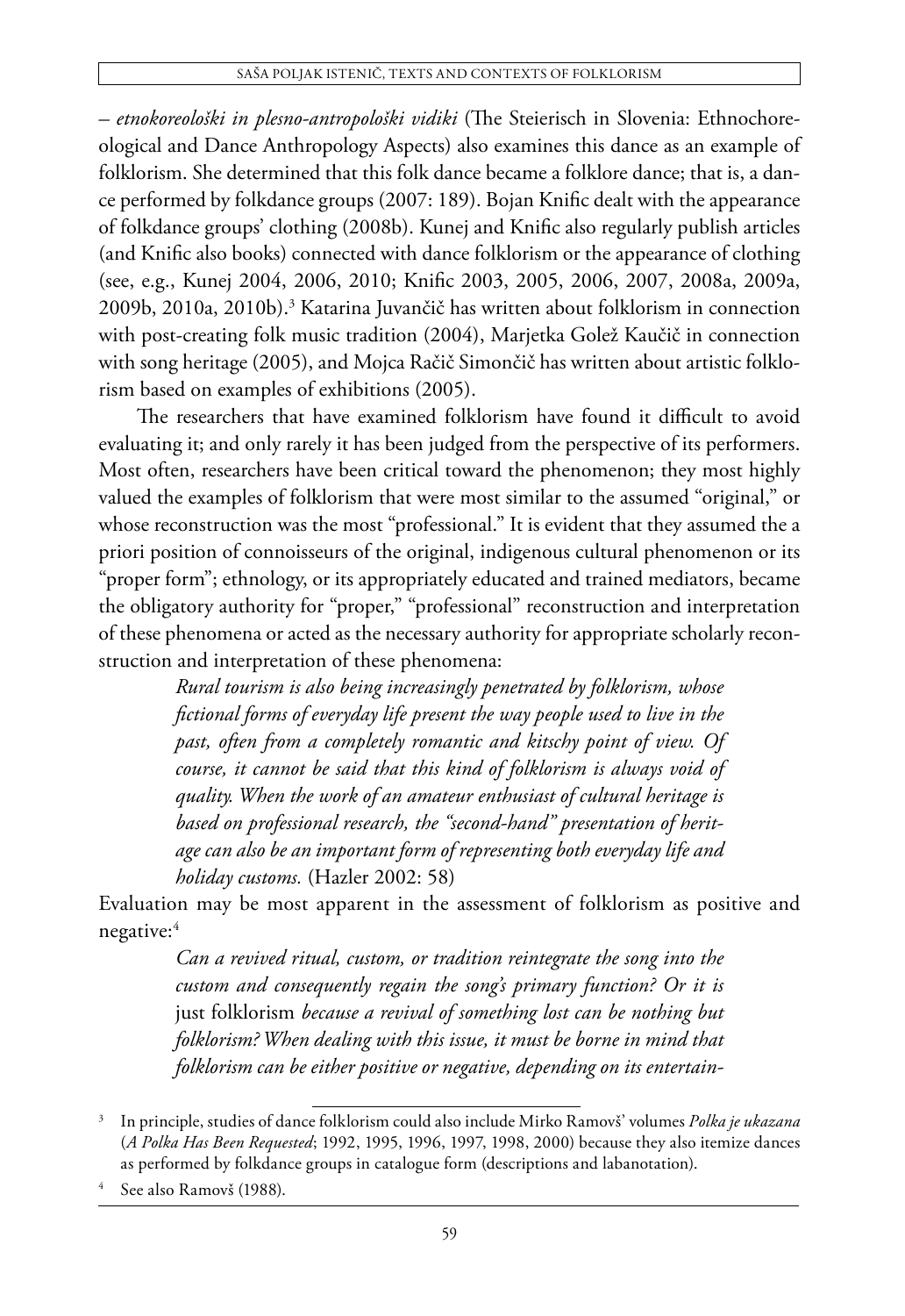*ment or commercialized motives or a true desire to reconstruct the past in order to bring back a part of our cultural tradition or restore our cultural memory. . . . The new customs and rituals into which a song has been re-integrated as an integral part belong to a social reality that believes in the value of tradition in present times and restores it accord*ingly. Positive folklorism enables a part of tradition to be restored in the right way *and be presented as our heritage, contributing to the restoration of our cultural memory* without deforming it *in the process. . . . There is* nothing wrong *with the entertainment character of the song until the transformation processes that belong to negative folklorism become too widespread* (Golež Kaučič 2005: 181, 182–183, 187; my emphasis).

Ethnologists therefore most often treated folklorism phenomena either as the "distortion of original folklore" or as a "phenomenon that preserved many things that would otherwise have been forgotten." However, "researchers are unable to be neutral in their stance: they can study its genesis, but it ultimately reaches us in its modern forms, which offer people profit, power, sense, and identity" (Slavec Gradišnik 2000: 429). Perhaps it is possible to avoid judgment about the suitability of using folk heritage by viewing the phenomena from the perspective of their performers. From their perspective, folklorism can be a means for improving one's economic position, increasing recognition, and awakening a sense of belonging to the area, and it can also improve their quality of life and strengthen both personal and local identity; of course, it can also simply serve as entertainment (see, e.g., Poljak Istenič 2008, 2009).

# VIEWS ON FOLKLORISM: *COUNTRY WEDDING IN LJUBLJANA*

The *Country Wedding in Ljubljana* was a multi-day tourism event during which over three hundred couples from the majority of European countries, North America, Africa, and Asia were married between 1965 and 1990 "following old rituals and customs". Although "country weddings" had already been held at folklore festivals during the interwar period, none of these attained as much popularity as the one in Ljubljana. During the mid-1980s, up to twenty-four couples were married at it, 2,500 to 3,000 people participated in the wedding procession dressed in folk costume, individual events were viewed by over 100,000 spectators, and over one hundred (predominantly foreign) journalists covered the event. Along with the fact that even abroad the event is still remembered, this ranks it among the best-known and largest-scale Slovenian tourist events in history.

The idea of holding such a festival arose at a time when the authorities in Yugoslavia were also starting to promote tourism. According to the development concept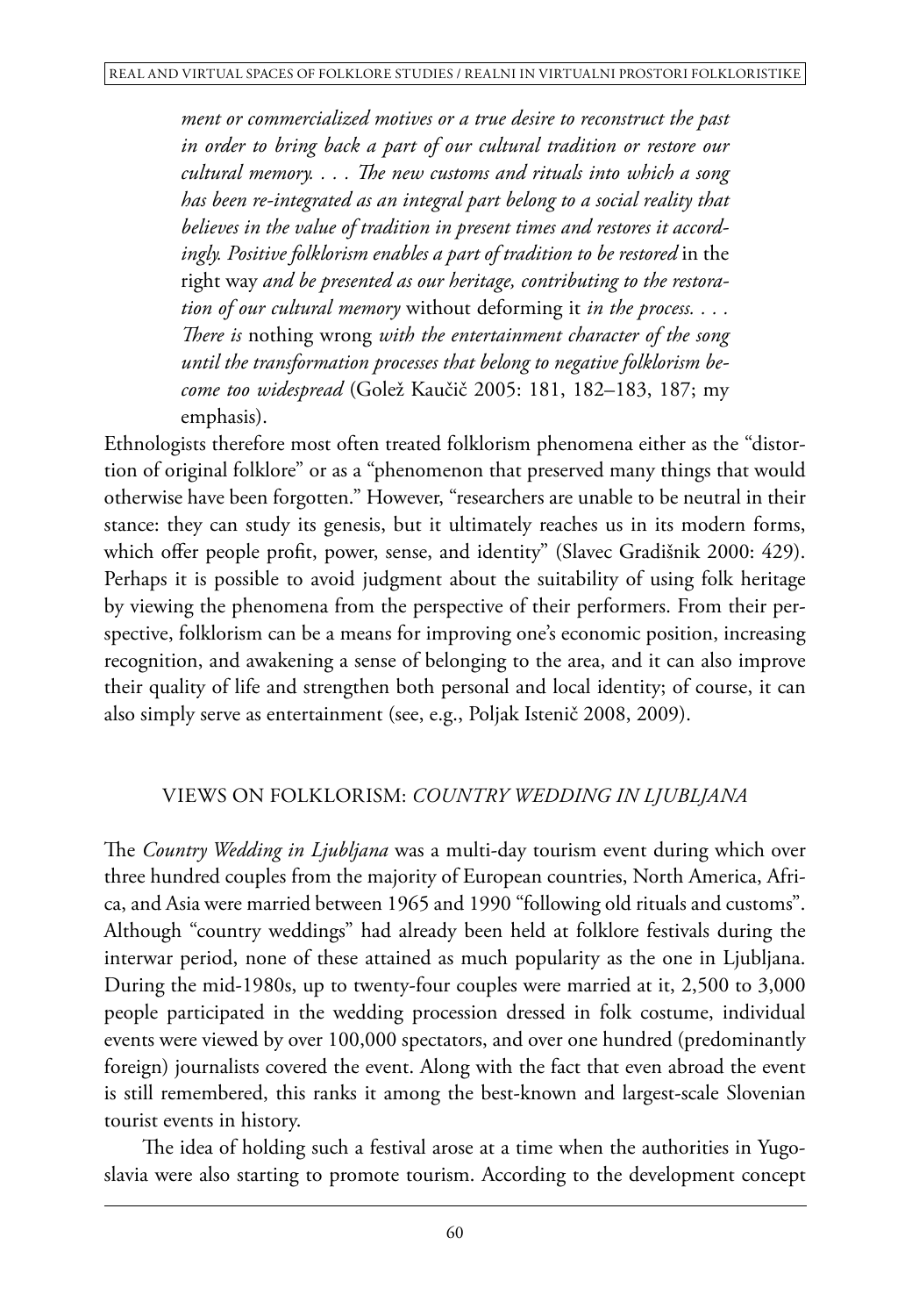of the Slovenian Tourist Board in the 1960s, one of the things intended to attract the attendees was the presentation of rural tradition and folklore;5 on the other hand, there was also an intention to develop modern urban events. Maximizing the number of attendees from abroad was also supposed to be achieved by advertising tourism (Repe 2006: 86–88). During this time, Slovenian ethnologists and folklore specialists increased their collection of material and documentation of phenomena, and at the same time they also sought to demonstrate that folklore was not something backward, but was part of national identity and therefore justified as a subject of scholarly research. They had an ambivalent relationship toward folklorism: they rejected the distortion of folklore, but at the same time they recognized that folklorism phenomena preserve heritage (Slavec Gradišnik 2000: 428). In line with this, some of them avoided participating in tourism and culture, and wished to only study "original" heritage, whereas others took an active part in projects and events so that the phenomena would be suitably contextualized or (on the part of some) to prevent their folklorization, whereby, paradoxically, they themselves more or less became actors in folklorism. Both relationships of ethnologists towards folklorism were displayed in an interview conducted by Marija Makarovič in the early 1970s at the *Country Wedding*:

> *Tourist organizations clearly have their needs, and some of these needs are complementarily addressed by folklore and folkloristic events. It would be impossible, and also completely pointless and unnatural, to root out these efforts, although one hears this desire expressed by some experts from time to time. These phenomena, like all others, need to be observed and properly evaluated. The difficulty lies in the fact that, because of improper communication, people receive a false impression of the past because we know that these events are far from being a historical reproduction of the phenomena; moreover, it is not possible to automatically transfer authentic copies into a contemporary, completely different environment. . . . If announcements in the daily press, on invitations and flyers, which abundantly popularize such events, make the public understand that this involves some kind of folk costume, some kind of ritual that is a complete or partial copy of older rural culture, carried out with the wish of satisfying certain needs, much is already accomplished with this.* (Kaj je to: narodna noša; with minor changes also cited in Makarovič 1972: 66–67)

<sup>5</sup> Fashion shows, pop music festivals, various fairs, and other events that the Slovenian Tourist Board supported and promoted began to become part of the broader selection of tourism events in major towns and tourism areas at the beginning of the 1950s, achieving a larger scale in the 1960s. By that time, the Slovenian Tourist Board had started cooperating with the Zavod za ljudsko glasbo (Folk Music Institute) because of the scant presentation of folk music and rituals. They especially promoted commercial performances by folkdance groups that were to be organized by tourist associations in cooperation with cultural associations (Repe 2006: 81).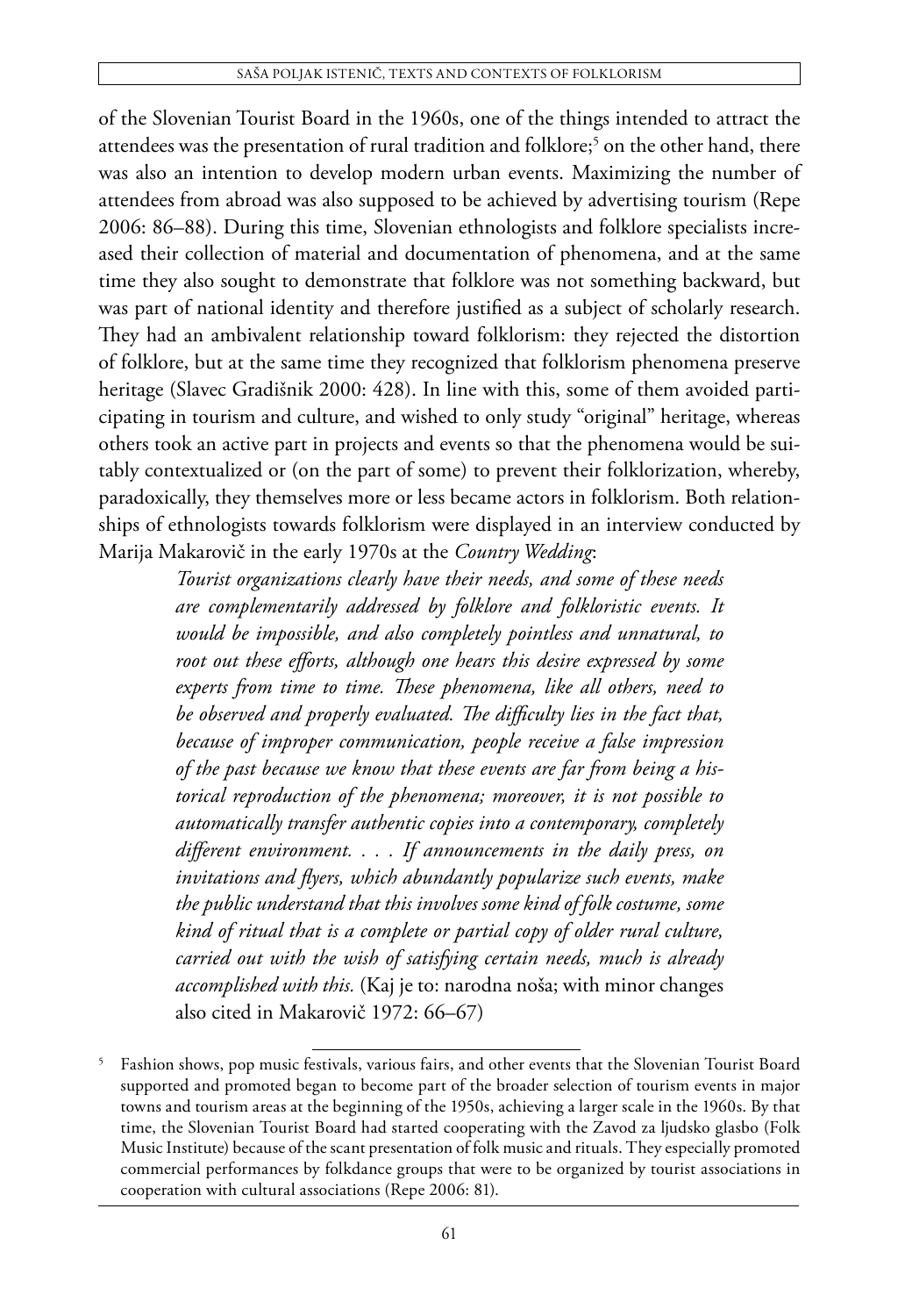According to the organizers, the main purpose of the *Country Wedding* was to promote Slovenia. The intention was for the event "to acquaint the world with Ljubljana, Slovenia, Slovenian customs, and folk life in general through the press, radio, television, and word of mouth by those participating in the event" (Manuscript). The use of heritage in tourism was intended to create an image of Slovenia that in their opinion would be attractive to tourists. Various groups of people at various levels of organization that were interested in the preservation of Slovenian cultural heritage folkdance groups, groups wearing Slovenian folk costumes, craftsmen producing traditional Slovenian crafts or souvenirs, tourist associations, village communities, and farmwomen's associations—were invited to organize various events during the festival. Although all of them depicted or re-enacted segments of traditional rural culture, they focused on those that were artistically or emotionally more attractive to tourists; for instance, folk dances and music, folk costumes, wedding customs and traditional food. In order to make the event more attractive to tourists in the first period of the festival (1965–1975, when the festival was literally called the *Peasant Wedding*), the organizers included the most interesting and colorful Slovenian customs regardless of their origin. Even though the newspaper *Dnevnik* printed a special issue with explanations of the original elements of the customs depicted at the *Wedding*, as well as of their variants, they were selected according to their attractiveness and spectacular elements and presented as *Slovenian national* customs.6

In the second period (1979–1990, when the festival, due to its slightly different concept, was renamed *Wedding in Ljubljana*, but publicized in English as the *Country Wedding in Ljubljana*), the organizers transformed the selection of certain local customs and habits into the presentation of regional customs and habits, while at the same time maintaining that the *Country Wedding in Ljubljana* was "the final manifestation, a parade of various Slovenian characteristics in general," which, according to them, were "the heritage of marriage customs and manners in various forms, and from various parts of Slovenia" (Bogataj 1987: 1). In some instances, the events incorporated into the *Country Wedding* were the result of a professional (i.e., ethnological) reconstruction of actual customs in a given location; one of them was the dowry transport in Mekinje near Kamnik, reconstructed on the basis of a study by the ethnologist Marjanca Klobčar. Local customs were most often explained as variants of some general Slovenian culture. A booklet printed for one of the *Country Weddings* explains that:

> *the Country Wedding in Ljubljana is inspired by an invaluable source of customs and manners of Slovenian folk heritage and should therefore*

<sup>6</sup> One of the most unusual and controversial interpretations of cultural heritage was the traditional *vasovanje* (village courting' custom), when young single men climbed a ladder under their sweetheart's window. In Ljubljana, where the brides stayed in a hotel, this was reconstructed with a hooked ladder leaning against the brides' windows. In 1968, one uninitiated bride ran from her hotel room screaming because she had mistaken her courting visitor for a burglar.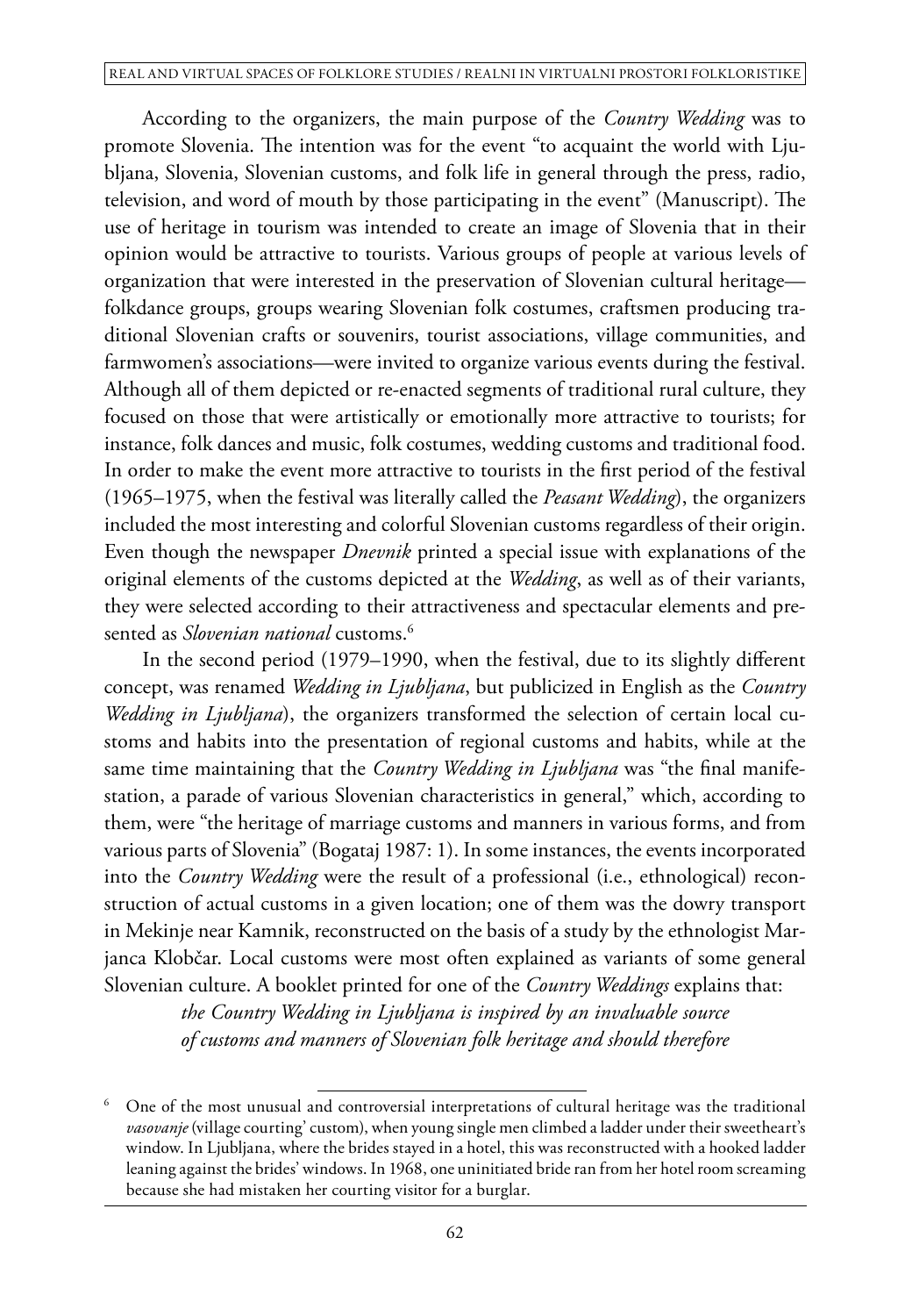*be viewed as one of the most prominent events organized in Ljubljana. For older generations, this preservation of the way of life in the past is an opportunity that reawakens pleasant memories while the young learn about their folk heritage and original folklore that represent the basis of Slovenian cultural heritage; this, on the other hand, is also a good opportunity for numerous guests and tourists from abroad to learn about our cultural wealth and diversity of folk customs.* (*Ohcet v Ljubljani* 1985: 2)

Although the *Country Wedding*'s organizers in the second period of the festival tried to depict regional customs by employing local participants, due to the tourist nature of the event they did not succeed in creating an authentic impression. For example, when a wedding reception was held on a farm in Carinthia according to local customs, the BBC television crew believed that the customs were being performed by professional actors.

The most visible sign of Slovenian national identity and of folklorism at the *Country Wedding in Ljubljana* was folk costume. In the 1980s, 2,500 to 3,000 people in folk costumes or regional variants of traditional costumes participated in the wedding procession. The parade of folk costumes at the tourist event allowed the expression of Slovenian identity within the Yugoslavia of "brotherhood and unity" and made it visible, presenting it not only to Slovenians, but also to members of other ethnic groups in Yugoslavia and visitors from abroad. 7

Even in the must successful years of the event, ethnologists often cited the *Country Wedding* (as well as other smaller tourism-oriented country weddings in other parts of Slovenia) as an extreme example of the "distortion" of folk heritage:

> *Unfortunately, folklorism often has a negative impact on heritage, does violence to it, distorts it, and reduces its true value. The negative consequences of folklorism are seen, for example, in folkdance groups, when a circus attraction is made out of folk dance with invented additions and inappropriate stylistic changes, when external splendor deforms the appearance of folk costume, when many musical ensembles force a folk song into the rhythm of a waltz or polka, and notably rural customs (*country weddings*, sorting of the cows) are presented unsuitably and in inappropriate environments (in towns); as well as in souvenirs (miniature hay racks, wagons, dolls dressed in folk costume), and so on. This heritage is no longer a value, but instead kitsch, which damages what is otherwise the healthy taste of the Slovenian people.* (Ramovš 1982: 3, my emphasis)

<sup>7</sup> However, unlike the Slovenian participants, some participants from abroad had real difficulties when trying to find a folk costume, or even invented one; for example, a wedding couple from the Italian town of Parma borrowed costumes from a theater representing a bourgeois style from the past, and a Canadian couple came dressed as North American Indians.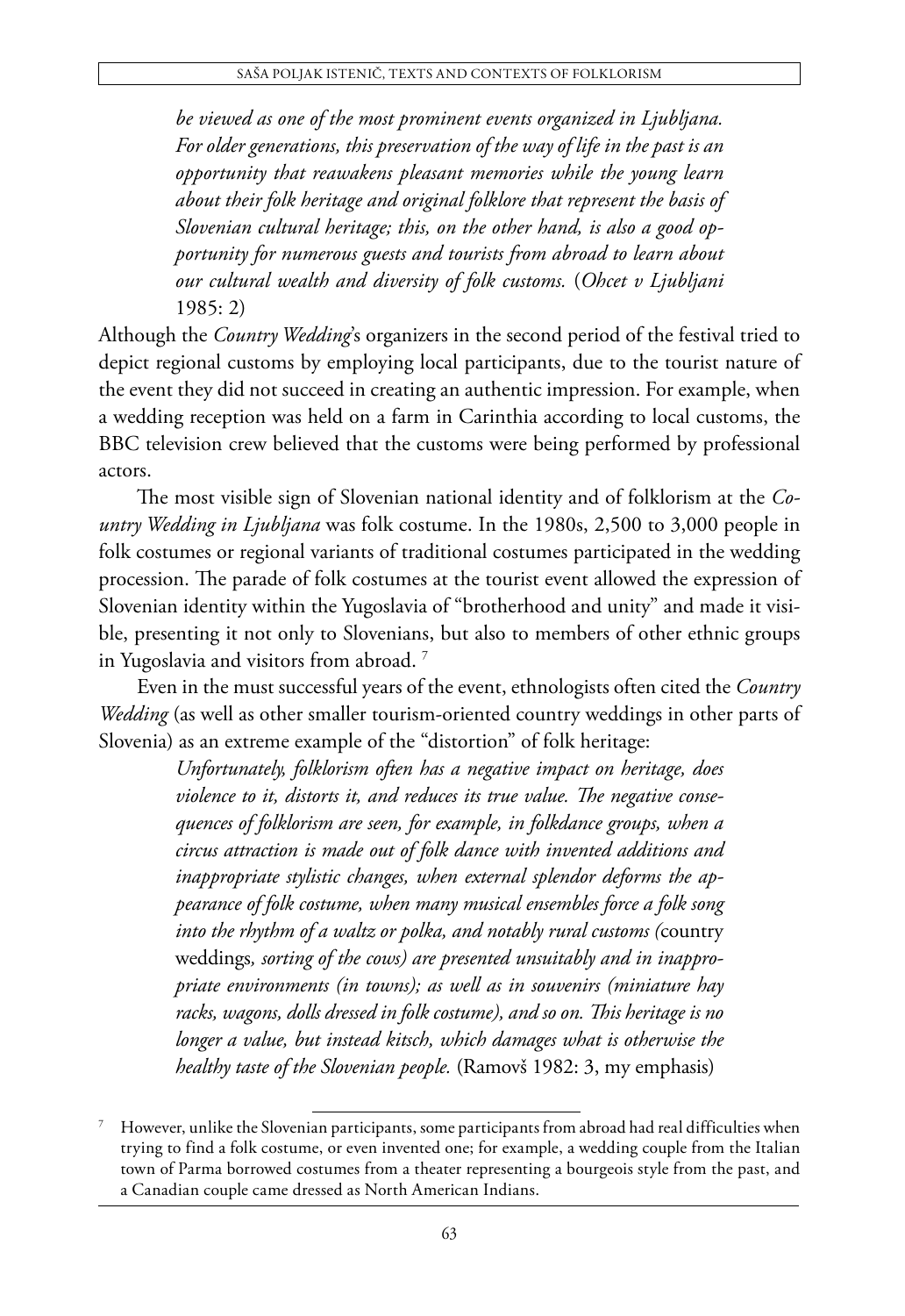It is also cited as an example in definitions of or encyclopedia articles about folklorism:

*In modern times, folklorism has appeared due to having fun or as a replacement for original folklore forms. It is part of mass culture in which there is a desire to preserve traditional values, to commercialize, or both of these are interwoven: authenticity with forgery, expert reconstruction with taste to appeal to the masses, artistry with banality (e.g., carnivals,*  country weddings*).* (Terseglav 1989: 130, my emphasis)

Even after the Country Wedding stopped being held, ethnologists criticized its model (or at least tried to explain and contextualize the use of tradition at such events) in their professional literature, even though some of them had participated in the event or at least advised the organizers on certain traditional cultural elements; for example, Janez Bogataj (customs), Marija Makarovič (folk costume), Marjanca Klobčar (transporting the dowry), and so on. They especially highlighted the selection of attractive elements of traditional culture and the transfer of rural rituals and customs to the urban environment. Janez Bogataj, for instance, pointed out that the festival created the opportunity "to isolate many cultural elements from their natural milieu, only to be artificially reconstructed, either by representation or else by theatrical reenactment, in the street, on wagons, and on stages" (Bogataj 1992: 338). It also seemed contentious to ethnologists to present Slovenia to tourists through a traditional rural culture: "Since the beginning of this century until today in Ljubljana, the capital of Slovenia, they are trying to create a cultural and tourism image in European eyes through the *Country* Wedding (!)" (Križnar 1983: 65, emphasis his).

Some participants themselves also believed that such a presentation of Slovenia was not the most felicitous. A Carinthian Slovenian that was married at the *Country Wedding in Ljubljana* in 1983 stated:

> *I think the promotion was too narrow. If Slovenia had used the* Country Wedding *in order to show something different, and not just its folklore, I would have liked it better. For example, we went to the Kamnik Pasture, where some farmwomen made butter and cheese for us while two accordion players provided the musical background. Everything took place on this level. For the whole week, wherever we went, to Kranjska Gora or to Bled, we had to wear our national costumes; there was only folklore and nothing else. . . . This is not enough [for tourist promotion]. If you limit yourself only to that, you give the impression of a "folklorized" country, even to the tourists from abroad, and the creation of such image is really not necessary for Slovenia and the image that it wants to promote abroad.*

Another groom from Austria, married in 1990, also felt that the village lifestyle and the customs connected with it were unduly glorified. He said that "they presented Slovenia as though it were only folklore, from a completely one-sided perspective."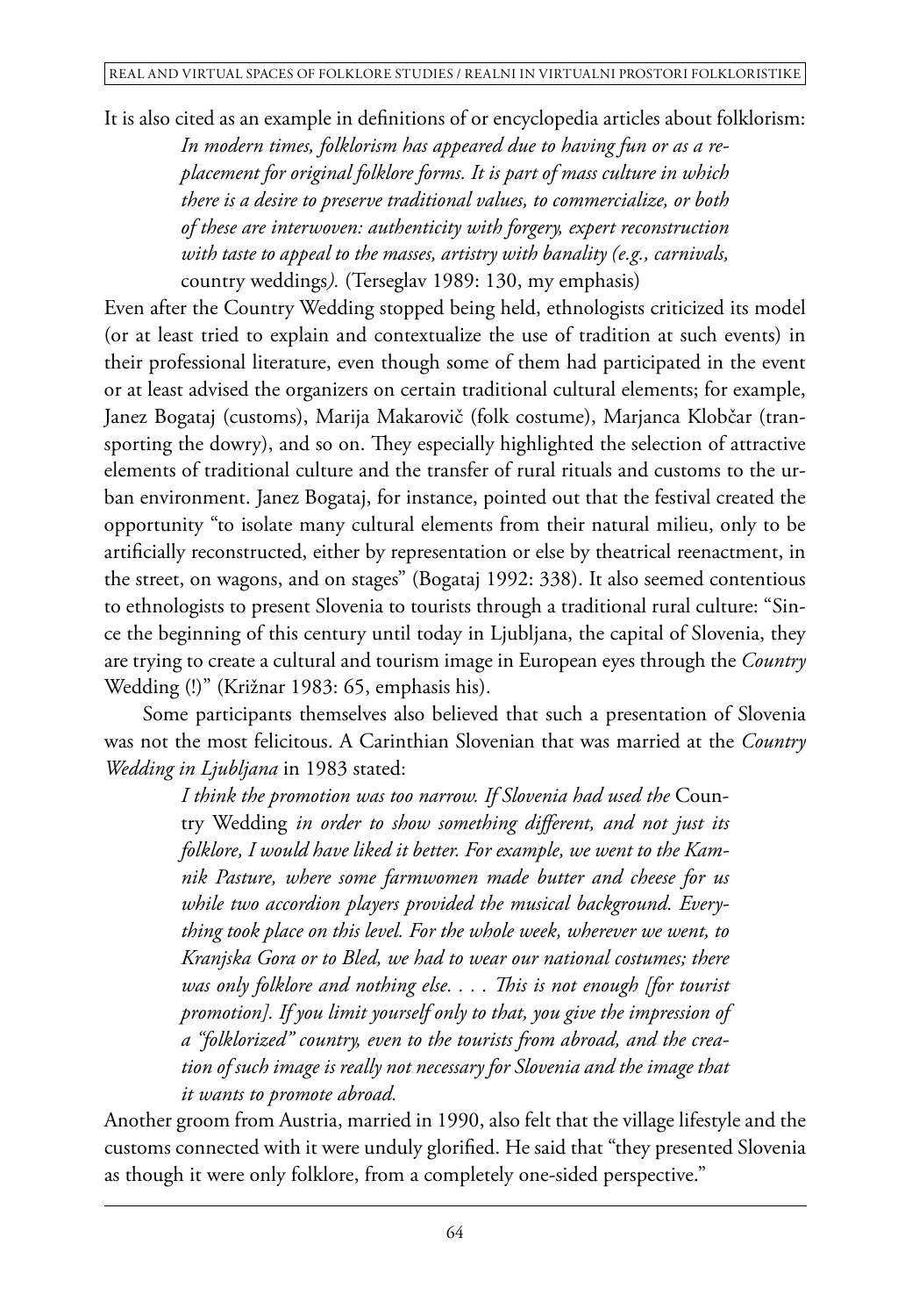On the other hand, neither the organizers nor the Slovenian participants I interviewed were critical about the image of the country presented through the *Country Wedding*. They all felt that there was nothing wrong with the fact that the festival depicted Slovenia as "an agricultural country filled with folklore customs." As stated by a spokesman for the Ljubljana Tourist Association and the main organizer at the time: "Thank God that the tourists did not receive an impression of Slovenia as an industrial country. . . . Instead, they beheld its still unspoiled countryside and people willing to depict its customs." According to a bride at the 1968 *Country Wedding*, people raved about the homey character of the festival in the period of developing industry and were glad that the *Country Wedding* made it possible for Ljubljana to open up to contacts with the countryside. Other participants (couples being married) also admit they have beautiful memories of the event because they had fun at it:

> *I really got involved in that event also by dressing up in folk costume from the Gail Valley, and in my Gail Valley clothing I really behaved like it was a party. So I played around a bit with this custom. So, on the one hand, I didn't take it all that seriously, but very much like a party, and I also behaved in that spirit for those ten days: I sang, shouted, howled, I did all of this, even a bit more than the others, so that everything together would be kind of funny.*

Many people have saved newspaper clippings, photos, and videos of the event when they were married. Thus the event is still remembered today with regard to how much it satisfied people's (internal) needs for self-promotion, expression of personal, local, and also national identity, for the recognition of the new, preservation of the old, and not least of all for fun.

Despite the negative opinion of the ethnologists that judged the event with regard to suitability of interpretation or use of heritage, and other criticisms of the content it promoted, the *Country Wedding in Ljubljana* achieved the goal of its organizers: it was reported on by all major European newspapers (as well as some outside Europe), as well as on television and radio. Information about it circulated through word of mouth. Many Slovenian tourists reported that, when they mentioned where they were from while traveling abroad, the people there knew about Slovenia precisely because of the *Country Wedding*.

It can therefore be stated that the *Country Wedding* was the freshest and most successful postwar advertisement for Slovenia as a tourist destination. In addition, the festival also had some other (positive) effects. It had an influence on later tourist events in Ljubljana—at least the spatial planning of events—and local folklore festivals in other parts of Slovenia (e.g., the country weddings still held today in Laško, the Bohinj Valley, and Semič), as well as on similar events among Slovenian emigrants in Australia (in 1975 and 1977 a *Slovenian Country Style Wedding* was held in Wollongong). In the early years the stores competed to have the most attractive display based on the country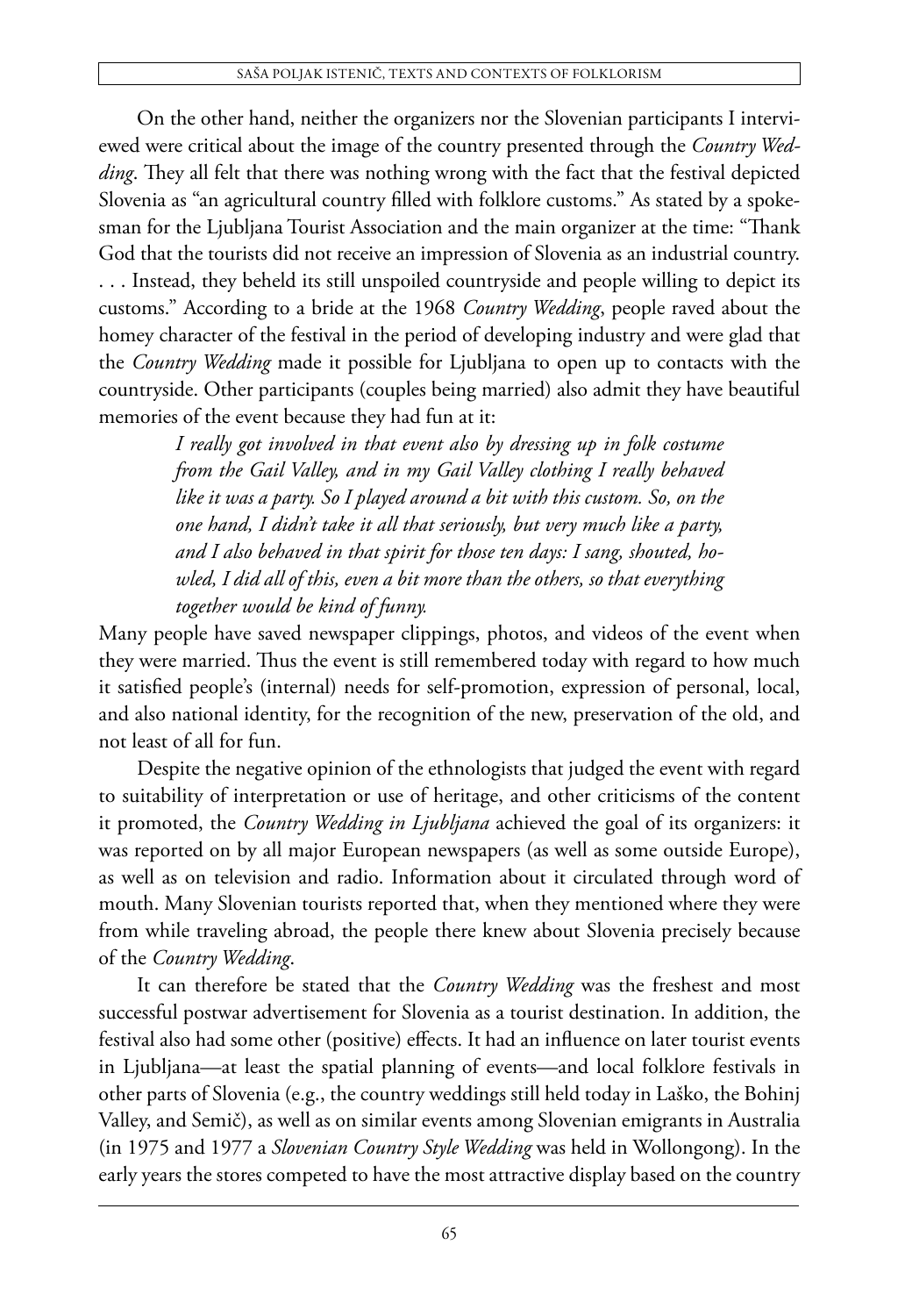wedding theme, which stimulated regular decoration of displays and thus product advertising. The festival also gave rise to culinary achievements because restaurant owners prepared various courses for the weddings guests, competed in food preparation, and sought to use the most innovative approaches in preparing food. It stimulated the founding of new folkdance groups and their creativity in general, and in addition to this the creativity of craftsmen and shopkeepers, people working in catering and tourism, and artists. People became enthusiastic about their own heritage; interest especially increased in folk costumes. At that time many Slovenians put their own folk costumes together or bought new ones so that they could appear and participate in the wedding procession in Ljubljana. The organization of the dowry transportation in Ribnica is said to have marked the beginning of renovating the Škrabec Homestead in Hrovača, which competed for European museum of the year in 2004. For this occasion they reconstructed and revived many rituals and customs, especially those related to courtship and work (manual tasks). Through folk costume, as well as through the cultivation of their own rituals and customs, and the preservation of their heritage in general, Slovenians were also able to publicly express their own identity in the Yugoslavia of "brotherhood and unity." In addition, political contacts were also made through the festival. From the perspective of the organizers, the event was therefore a very successful promotional and commercial campaign, and its success was significantly aided—regardless of expert (i.e., ethnological) opinion— by the use of folklore in an inauthentic context; that is, "second-hand folklore" or folklorism.

# **CONCLUSION**

Especially in the German context, the debates about folklorism were an important discursive area for establishing paradigmatic changes in ethnology. The reflections on it were part of the basic self-reflective analysis of the history of ethnology and theoretical practice (Bendix 1997: 187). Nonetheless, nobody has yet written a seminal work on this concept and phenomenon. In Slovenia, ethnologists were late in recognizing the relevance of folklorism. Although one could add to it the nationalization of folk culture, which can be traced in Slovenia from the nineteenth century onwards, this is mentioned primarily in connection with rituals and customs, the appearance of clothing, folk music, folk song, folk dance, and folk art. In these studies there is a clear "peasantological" disciplinary heritage because folklorism has mainly been equated with phenomena that stem from the rural environment.

Folklorism and related concepts are related to the theory of culture, which presumes original, authentic, and true forms of cultural phenomena, practices, and traditions; in part, this even holds for the concept of 'invented tradition' because this is intended to replace old ones when they can no longer be adapted to new circumstances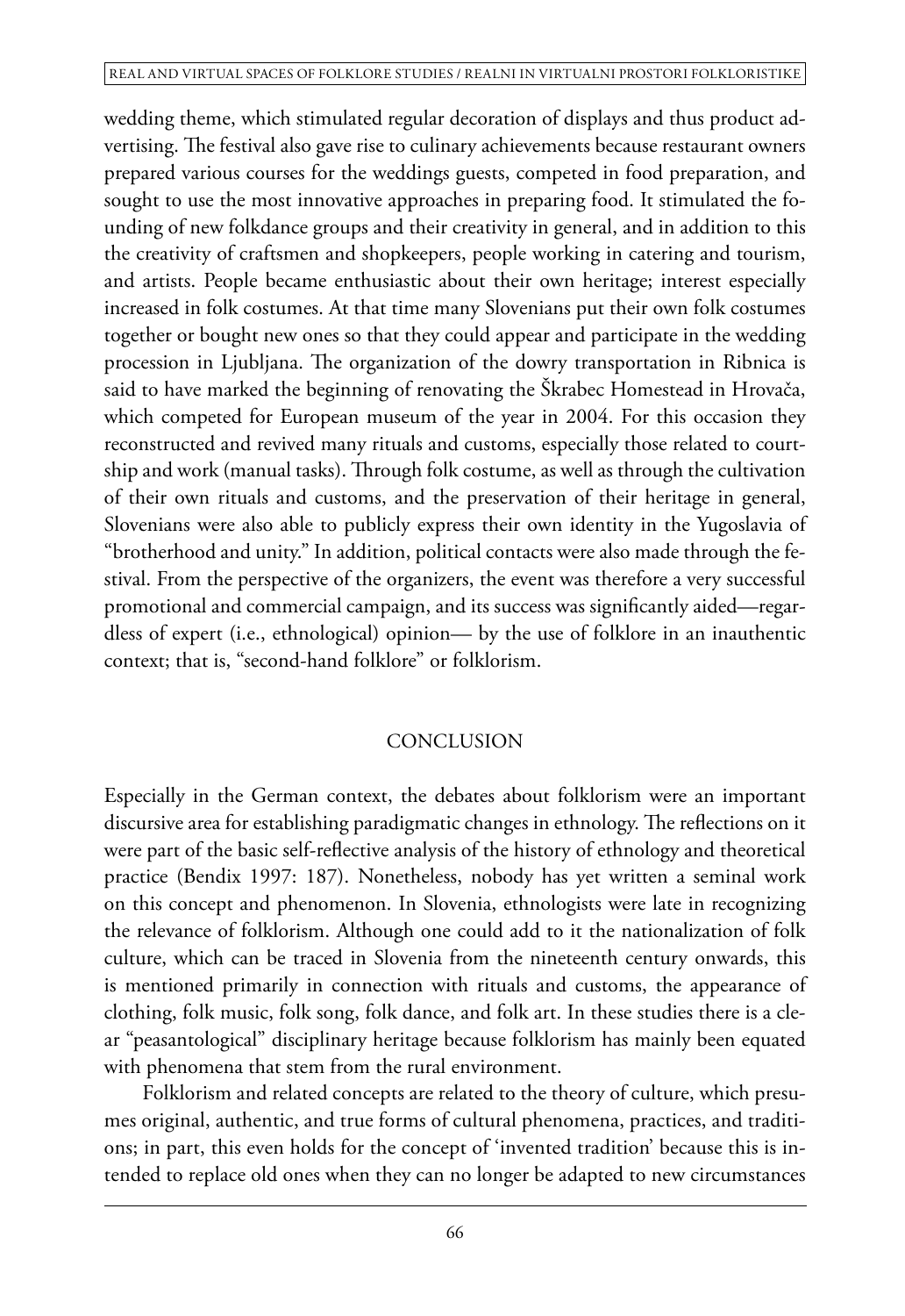due to the rapid transformation of society (see Hobsbawm 1983). Many theoretical orientations that are now part of the discipline's history have occupied themselves with seeking old, original, and true forms. The majority of Slovenian ethnologists that have payed more detailed attention to the phenomena of folklorism have also treated it from the a priori perspective of connoisseurs of the original, indigenous cultural phenomenon, or its true form; they evaluated them based on their similarity with a presumed original or with regard to the suitability of the reconstruction, which depended on the participation of the ethnologists or ethnological institutions, and they assessed them as positive or negative based on whether the performers were distorting original folklore for fun or commercial motives, or whether they were preserving it from oblivion.

Only rarely did ethnologists regard folklorism phenomena from the perspective of the performers. For them, folklorism is a means for improving their economic position and quality of life, raising their profile, and awakening a sense of affiliation to the region, for strengthening personal, local, or national identity; it can satisfy their needs for recognition of the new, preservation of the old, and, not least of all, fun. From the viewpoint of its performers or users, folklorism can be viewed as part of the folklore process, which is constantly creating new variations, thus causing cultural changes and exhibiting human creativity. The divide between the stances of ethnologists (as "guardians" of folk heritage) and the "non-experts" (tourism workers and tourists; or organizers of events, participants, and spectators) is especially apparent in heritage tourism, in which folklore (or heritage in general) is used to attract tourists; exactly this type of tourism has been intensively discussed in the anthropology of tourism in recent years. The role of heritage at events is primarily of a commercial or advertising nature and entertainment; precisely because of the way heritage is presented, which also evokes nostalgia and the patriotic sentiments, these types of events are among the most successful tourist events – regardless of mostly negative ethnologists' critique. In Slovenian, the best known among them is still the *Country Wedding in Ljubljana*, which, due to its varied use of folk heritage, is a classic example of (negative) folklorism cited by ethnologists.

### **REFERENCES**

Antonijević, Dragoslav

1969 Folklorismus in Jugoslawien. *Zeitschrift für Volkskunde* 65 (1): 29–39.

Baš, Angelos (ed.)

1980 *Slovensko ljudsko izročilo.* Ljubljana: Cankarjeva založba.

2004 *Slovenski etnološki leksikon.* Ljubljana: Mladinska knjiga.

Baš, Angelos and Slavko Kremenšek (eds.)

1978 *Pogledi na etnologijo*. Ljubljana: Partizanska knjiga, FF (Pogledi; 3).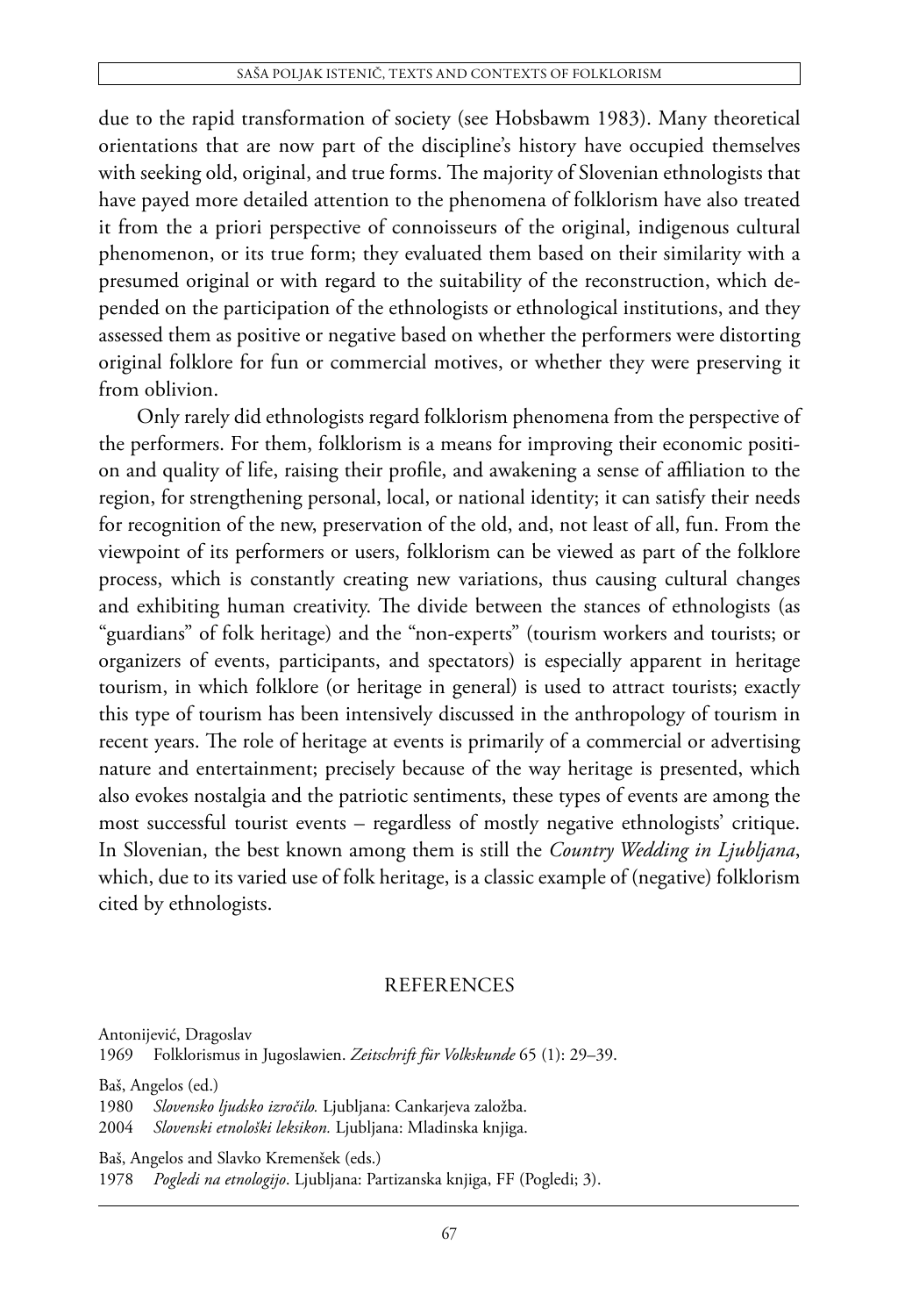#### Bausinger, Hermann

- 1969 Folklorismus in Europa. Eine Umfrage. *Zeitschrift für Volkskunde* 65 (1): 1–8.
- 1984 Folklorismus. In: Ranke, Kurt (ed.), *Enzyklopadie des Märchens* 4, 1405–1410.
- 2002 (1971) *Etnologija. Od proučavanja starine do kulturologije (*orig.*Volkskunde. Von der Altertumsforschung zur Kulturanalyse).* Zemun: Biblioteka XX vek; Beograd: Čigoja Štampa: Krug (Biblioteka XX vek; 129).

#### Bendix, Regina

1997 *In Search of Authenticity: The Formation of Folklore Studies*. Madison, Wisconsin, London: University of Wisconsin Press.

#### Bogataj, Janez

- 1987 *Ohcet u Ljubljani 1987*. Manuscript. Arhiv TZS.
- 1989 *Domače obrti na Slovenskem.* Ljubljana: DZS.
- 1992 *Sto srečanj z dediščino na Slovenskem.* Ljubljana: Prešernova družba.
- 1993 *Ljudska umetnost in obrti v Sloveniji.* Ljubljana: Domus.
- 1994 *»Majda, dajte mi tisto iz omare«. Kultura poslovnih, promocijskih in protokolarnih daril.* Ljubljana: Ethno.

#### Bošković-Stulli, Maja

1971 O folklorizmu. *Zbornik za narodni život i običaje* 45: 165–86.

#### Burszta, Józef

- 1969 Folklorismus in Polen. *Zeitschrift für Volkskunde* 65 (1): 9–20.
- 1974 *Kultura ludowa kultura narodowa.* Warszawa: LSW.

#### Dias, Jorge

1969 Folklorismus in Portugal. *Zeitschrift für Volkskunde* 65 (1): 47–55.

#### Dömötör, Tekla

1969 Folklorismus in Ungarn. *Zeitschrift für Volkskunde* 65 (1): 21–28.

#### Dorson, Richard M.

1969 Fakelore. *Zeitschrift für Volkskunde* 65 (1): 56–64.

#### Gačnik, Aleš

2000 *Moč tradicije. Kurentovanje in karneval na Ptuju*. Ptuj: Znanstvenoraziskovalno središče Bistra, Lala, Giz Poetovio Vivat.

#### Golež Kaučič, Marjetka

2005 Folk Song Today: Between Function and Aesthetics. *Traditiones* 34 (1): 177–189.

#### Habinc, Mateja

2009 Tradičnost' a folklorizácia sviatkov v socializme – dva príklady zo Slovinska. *Slovenský národopis* 57 (4): 466–481.

#### Hazler, Vito

2002 Dediščina vsakdanjega življenja je tudi člen turistične promocije Slovenije. In: Uršič, Sonja and Nina Poniž (eds.), *Naravne vrednote, kulturna dediščina – vrednote turističnega razvoja*. Ljubljana: Državni svet Republike Slovenije, Turistična zveza Slovenije, 58–63.

### Hobsbawm, Eric

1983 Introduction: Inventing Tradition. In: Hobsbawm and Ranger (eds.) 1983, 1–14.

#### Hobsbawm, Eric J. and Terence O. Ranger (eds.)

1983 *The Invention of Tradition*. Cambridge: Cambridge University Press.

#### Hultkrantz, Åke

1960 *General Ethnological Concepts.* Copenhagen: Rosenkilde and Bagger.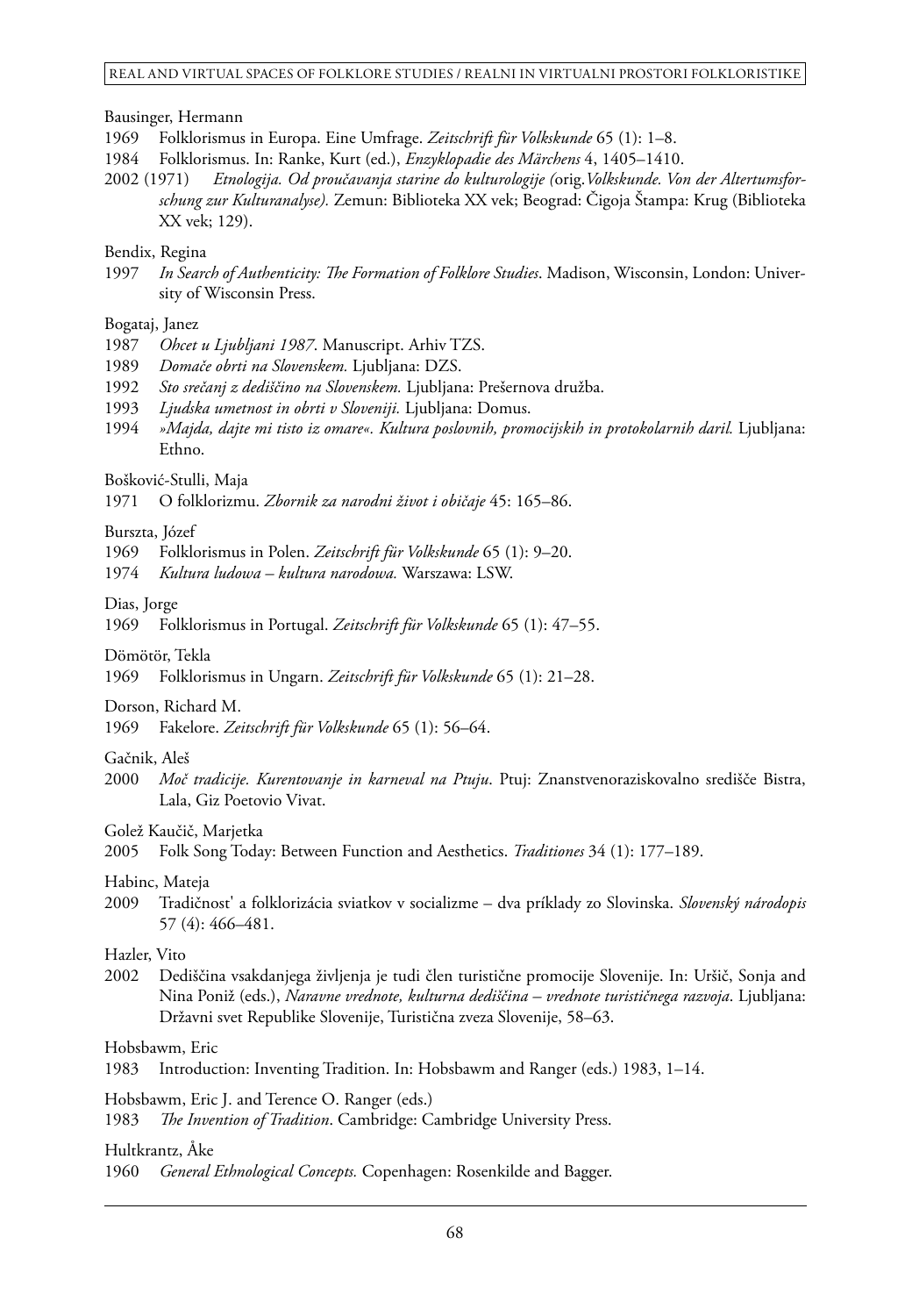Juvančič, Katarina

2004 O (ne)moči izvirnega. Resonance avtentičnosti v poustvarjanju slovenskega ljudskoglasbenega izročila. *Glasnik SED* 44 (2): 14–22.

Kaj je to: narodna noša

[Newspaper article without identification information.] Slovenian Tourist Board Archive.

Knific, Bojan

- 2003 Vprašanje narodne noše na Slovenskem. Njen razvoj od srede 19. stoletja do 2. svetovne vojne. *Etnolog* 13 (64): 435–468.
- 2005 Kostumiranje narodno-zabavnih ansamblov. *Traditiones* 34 (2): 155–177.
- 2006 Kostumiranje in identiteta. Konstrukcije Drugega na področju na tradiciji temelječih preoblek. *Glasnik SED* 46 (1): 4–9, 56.
- 2007 Uniformnost ali neuniformnost t. i. narodnih noš in folklornih kostumov. *Glasnik SED* 47 (3–4): 34–42.
- 2008a »*Ko v nošo se odenem …K. Vprašanja pripadnostnega kostumiranja s posebnim pogledom na kostumiranje narodno-zabavnih ansamblov.* Ljubljana: Slovensko etnološko društvo.
- 2008b *Kostumiranje folklornih skupin. Med historično pričevalnostjo in izkazovanjem istovetnosti* (PhD dissertation). Ljubljana: [B. Knific].
- 2009a O neustreznosti enačenja obleke z nošo. *Etnolog* 19 (70): 137–156.
- 2009b O pripadnostnem kostumiranju. Na primeru kostumiranja na Tržaškem. *Glasnik SED* 49 (1–2): 7–13.
- 2010a *Folklornikom s(m)o vzeli noše. Kostumiranje folklornih skupin med historično pričevalnostjo in istovetnostjo.* Ljubljana: Založba ZRC, ZRC SAZU.
- 2010b Folkloriziranje plesnega izročila. Prostorske, časovne in družbene razsežnosti ljudskih in folklornih plesov. *Etnolog* 20 (71): 115–134.

#### Kremenšek, Slavko

- 1973 *Obča etnologija*. Ljubljana: Univerza v Ljubljani.
- 1978 Družbeni temelji razvoja slovenske etnološke misli. In: Baš and Kremenšek (eds.) 1978, 9–65.

#### Križnar, Naško

1983 Kmečkost v sodobni kulturi. *Glasnik SED* 23 (3): 64–67.

Kumer, Zmaga

- 1978a Ljudska pesem v sodobnosti. In: Baš and Kremenšek (eds.) 1978, 335–364.
- 1978b Godčevstvo in sodobni instrumentalni ansambli na Slovenskem. In: Baš and Kremenšek (eds.) 1978, 365–378.

Kunej, Rebeka

- 2004 Nekateri pojavi plesnega folklorizma v Beli krajini do 2. svetovne vojne. *Traditiones* 33 (2): 181– 192.
- 2006 Transformacije ljudskega plesa v predstavitvah za »druge«. Primer treh kol iz Bele krajine. *Traditiones* 35 (1): 123–134.
- 2007 *Štajeriš na Slovenskem. Etnokoreološki in plesno-antropološki vidiki* (PhD dissertation)*.* Nova Gorica: [R. Kunej].
- 2010 Staro na nov način. Ljudska plesna dediščina in folklorne skupine. *Etnolog* 20 (71): 135–148.

Kuret, Niko

- 1960 *Obnovitev starih in uvedba novih zgodovinsko-folklornih prireditev na območju Slovenske Istre. S posebnim ozirom na Piran – Portorož* [Detailed Report for Tourist Association Piran – Portorož]. Ljubljana.
- 1961a *Turistična etnografija. Skripta za višjo komercialno šolo v Mariboru* [Manuscript]. Ljubljana.
- 1961b *Etnografske posebnosti slovenskih pokrajin v luči turizma. Gradivo za turistično propagando* [Detailed Report for Slovenian Tourist Board]. Ljubljana.
- 1962 Turizem in folklora. *Glasnik SED* 4 (1): 1.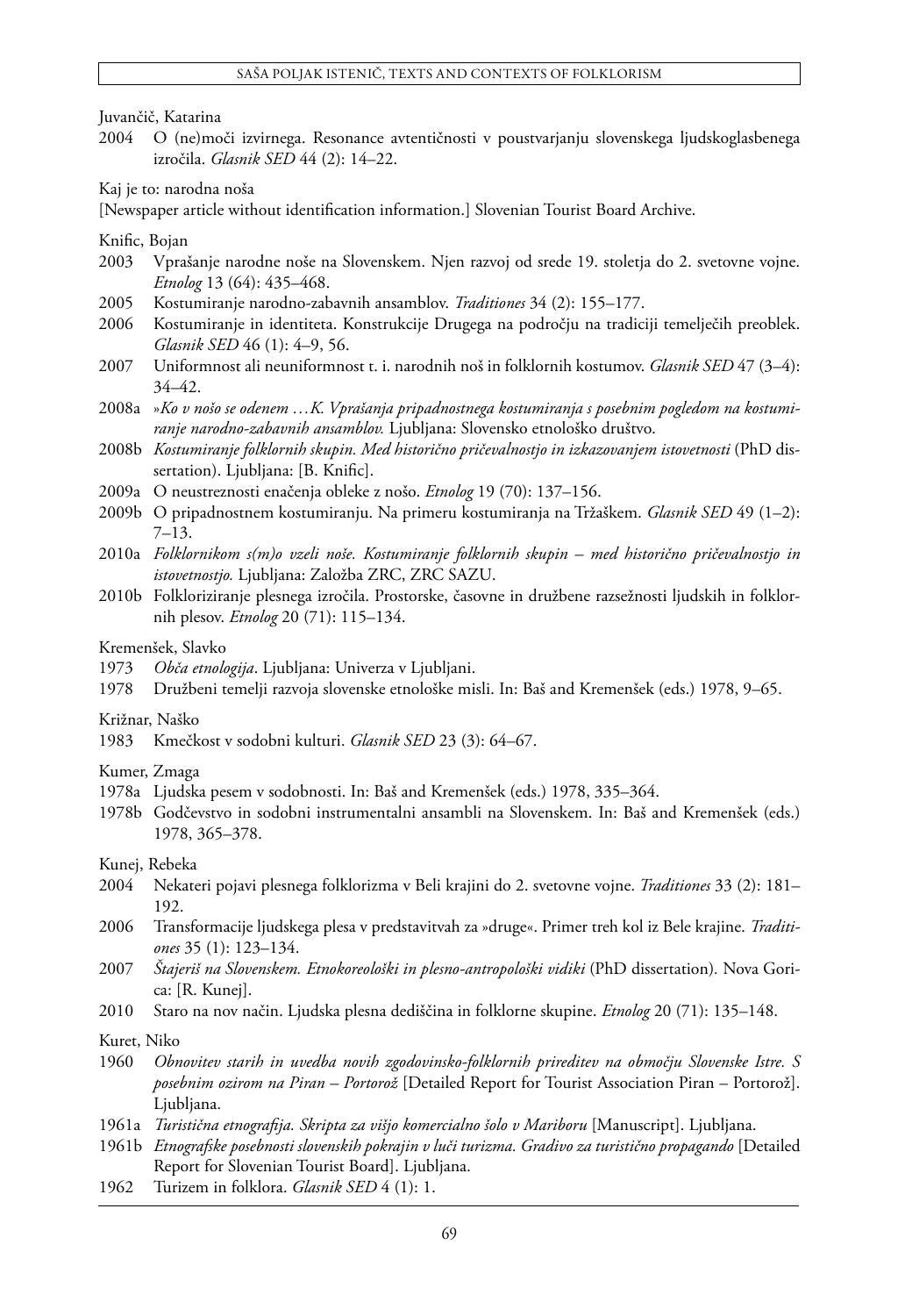#### REAL AND VIRTUAL SPACES OF FOLKLORE STUDIES / REALNI IN VIRTUALNI PROSTORI FOLKLORISTIKE

- 1969 Kulturnoprosvetne organizacije in naša ljudska kultura. *Glasnik SED* 10 (2): 1–2.
- 1978 O šegi in njeni spremenljivosti. V: Baš and Kremenšek (eds.) 1978, 309–333.
- 1980 Letne ali koledarske šege. In: Baš (ed.) 1980, 167–176.
- Lowenthal, David
- 1995 (1985) *The Past is a Foreign Country*. Cambridge, New York, Melbourne: Cambridge University Press.
- MacCannell, Dean
- 1973 Staged Authenticity: Arrangements of Social Space in Tourist Settings. *American Journal of Sociology* 79 (3): 589–603.

Makarovič, Gorazd

1978 Pogledi na ljudsko likovno umetnost. In: Baš and Kremenšek (eds.) 1978, 379–408.

#### Makarovič, Marija

- 1963 *Slovenska ljudska noša* [inaugural dissertation]. Ljubljana.
- 1967 Narodna noša. *Glasnik SED* 8 (4): 1.
- 1968 Nekaj misli ob »folklornih prireditvah«. *Glasnik SED* 9 (3): 3–4.
- 1972 Narodna noša. *Slovenski etnograf* 23–24 (1970–1971): 53–70.
- 1978a Govorica noše. In: Baš and Kremenšek (eds.) 1978, 197–235.
- 1978b Noša in folklorne skupine. In: Bogataj, Janez and Mitja Guštin (eds.), *Etnologija in sodobna slovenska družba*. Brežice: Posavski muzej; Ljubljana: Slovensko etnološko društvo, 86–88.

#### Manuscript

[Incomplete document, without identification information.] Slovenian Tourist Board Archive.

#### Moser, Hans

- 1962 Vom Folklorismus in unserer Zeit. *Zeitschrift für Volkskunde* 58 (2): 177–209.
- 1964 Der Folklorismus als Forschungsproblem der Volkskunde. *Hessische Blätter für Volkskunde* 55: 9–57.

Nuryanti, Wiendu

1996 Heritage and postmodern tourism. *Annals of tourism research* 23 (2): 249–260.

*Ohcet v Ljubljani 1985*

1985 Programme booklet. Slovenian Tourist Board Archive.

Palmer, Catherine

1999 Tourism and the symbols of identity. *Tourism management* 20: 313–321.

Poljak Istenič, Saša

- 2005 Festival through the optics of folklorism and heritage tourism. Case-study of the Country wedding in Ljubljana. *Bricolage. Innsbrucker Zitschrift für Europäische Ethnologie* 3 *(Kulturelles Erbe)*, 128–153.
- 2008 Šege in navade kot folklorizem. *Traditiones* 37 (2): 61–110.
- 2009 Šege in navade kot folklorizem. In: Slavec Gradišnik, Ingrid (ed.), *Etnološki pogledi in podobe.* Ljubljana: Založba ZRC, ZRC SAZU, 61–110.

Račič Simončič, Mojca

2005 Vidna sporočila na Slovenskem med obema vojnama. Ali o likovnem folklorizmu. *Etnolog* 15 (66): 369–388.

### Ramovš, Mirko

- 1980 Ples. In: Baš (ed.) 1980, 223–229.
- 1982 Folklora in folklorizem. *Folklorist* 5 (1–2): 3.
- 1988 Pojavi folklorizma v Beli krajini. In: Slavec, Ingrid and Tatjana Dolžan (eds.), *Zgodovinske vzporednice slovenske in hrvaške etnologije – 5.* Ljubljana: Partizanska knjiga, 215–220.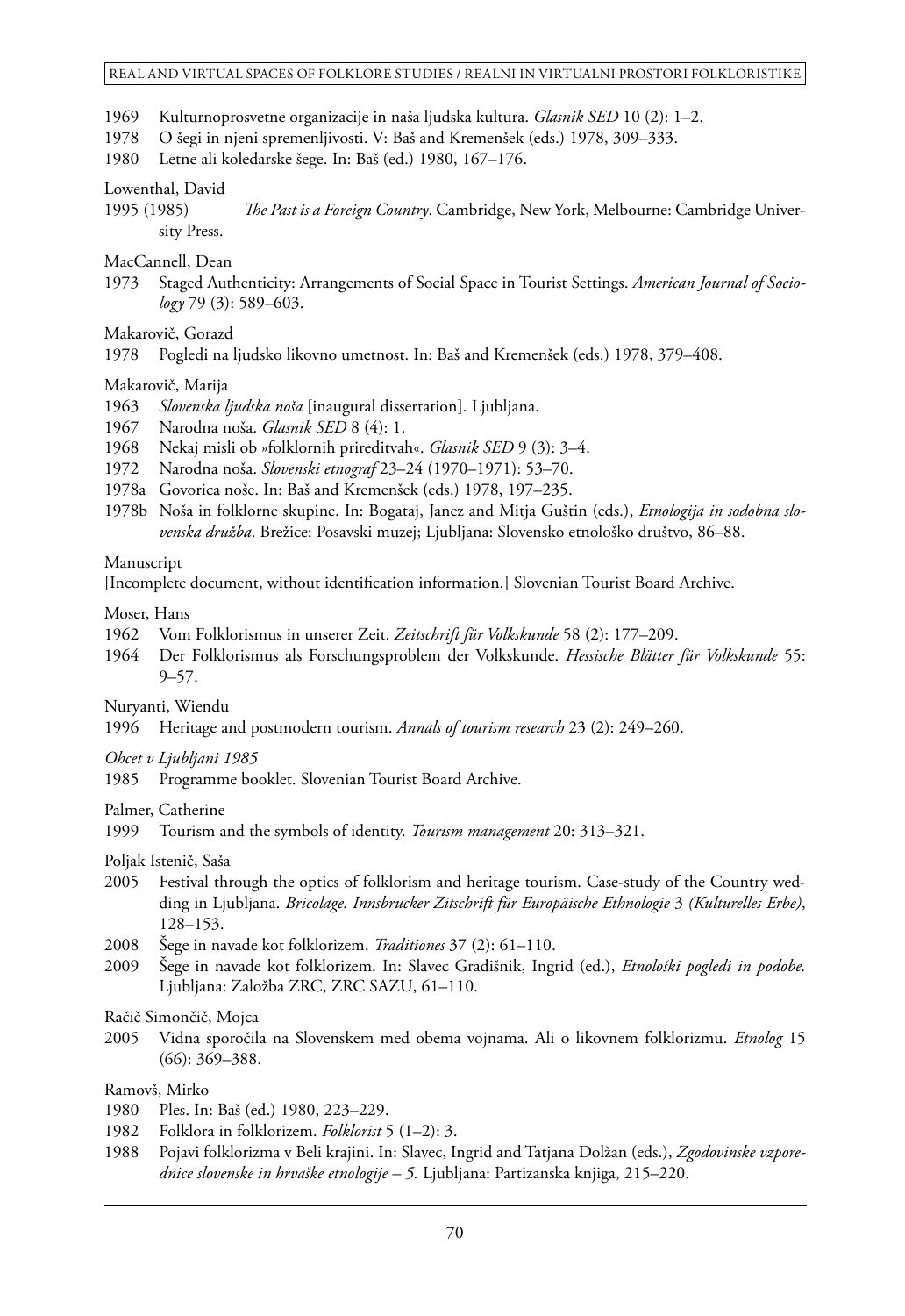#### Saša Poljak Istenič, Texts and Contexts of Folklorism

- 1989 Folklora. Folklorne skupine. In: Javornik, Marjan (ed.), *Enciklopedija Slovenije 3 (Eg–Hab).* Ljubljana: Mladinska knjiga, 130–131.
- 1992 *Polka je ukazana: plesno izročilo na Slovenskem. Gorenjska, Dolenjska, Notranjska.* Ljubljana: Kres.
- 1995 *Polka je ukazana: plesno izročilo na Slovenskem. Bela krajina in Kostel.* Ljubljana: Kres.
- 1996  *Polka je ukazana: plesno izročilo na Slovenskem. Prekmurje in Porabje.* Ljubljana: Kres.<br>1997 *Polka je ukazana: plesno izročilo na Slovenskem. Vzbodna Štajerska.* Ljubljana: Kres.
- 1997 *Polka je ukazana: plesno izročilo na Slovenskem. Vzhodna Štajerska.* Ljubljana: Kres.
- 1998 *Polka je ukazana: plesno izročilo na Slovenskem. Od Slovenske Istre do Trente. Ljubljana: Kres.*
- 2000 *Polka je ukazana: plesno izročilo na Slovenskem. Koroška in zahodna Štajerska.* Ljubljana: Kres.

### Repe, Božo

2006 Turistična zveza in razvoj turizma v Sloveniji po drugi svetovni vojni. In: Srečko Šajn, Janez Bogataj and Olga Janša-Zorn (eds.), *Turizem smo ljudje. Zbornik ob 100-letnici ustanovitve Deželne zveze za pospeševanje prometa tujcev na Kranjskem, Turistične zveze Slovenije in organiziranega turizma v Sloveniji: 1905-2005.* Ljubljana: Turistična zveza Slovenije, 61–99.

Rihtman-Auguštin, Dunja

1988 Folklore. Models and Symbols. In: Rihtman-Auguštin, Dunja and Zorica Rajković (eds.), *Contributions to the Study of Contemporary Folklore in Croatia.* Zagreb: Zavod za istraživanje folklora (Special Issue; 9), 9–22.

#### Simoneta, Jasna

2003 Kraška ohcet kot fenomen folklorizma. *Traditiones* 32 (1): 143–159.

Sirovátka, Oldřich

1993 Wege zur Erforschung des Folklorismus. Der Folklorismus als Thema der Volkskunde. *Narodna umjetnost* 30: 249–256.

### Slavec Gradišnik, Ingrid

2000 *Etnologija na Slovenskem. Med čermi narodopisja in etnologije.* Ljubljana: Založba ZRC, ZRC SAZU.

Stanonik, Marija

- 1990 O folklorizmu na splošno. *Glasnik SED* 30 (1–4): 20–42.
- 1992 Slovstveni folklorizem. *Nova revija* 11 (121/122, maj/junij): 673–683.
- 2005 Folklorizem kot literarni model pri Janezu Trdini. In: Dovič, Marijan (ed.), *Janez Trdina med zgodovino, narodopisjem in literaturo*. Novo mesto: Goga; Ljubljana: Založba ZRC, ZRC SAZU, 121–138.
- 2005a Vprašanje folklorizma na slovenskem podeželju In: Hudales, Jože and Nataša Visočnik (eds.), *Dediščina v rokah stroke*. Ljubljana: Filozofska fakulteta, Oddelek za etnologijo in kulturno antropologijo. (Županičeva knjižnica; 14), 231–238.
- 2006 *Procesualnost slovstvene folklore. Slovenska nesnovna kulturna dediščina.* Ljubljana: Založba ZRC, ZRC SAZU.

Stanonik, Marija, Marko Terseglav and Ingrid Slavec Gradišnik

2004 Folklorizem. In: Baš (ed.) 2004, 131–132.

Šmidchens, Guntis

1999 Folklorism Revisited. *Journal of Folklore Research* 36 (1): 51–70.

Terseglav, Marko

1989 Folklora. In: Javornik, Marjan (ed.), *Enciklopedija Slovenije 3 (Eg–Hab).* Ljubljana: Mladinska knjiga, 130.

Trümpy, Hans

<sup>1969</sup> Folklorismus in der Schweiz. *Zeitschrift für Volkskunde* 65 (1): 40–46.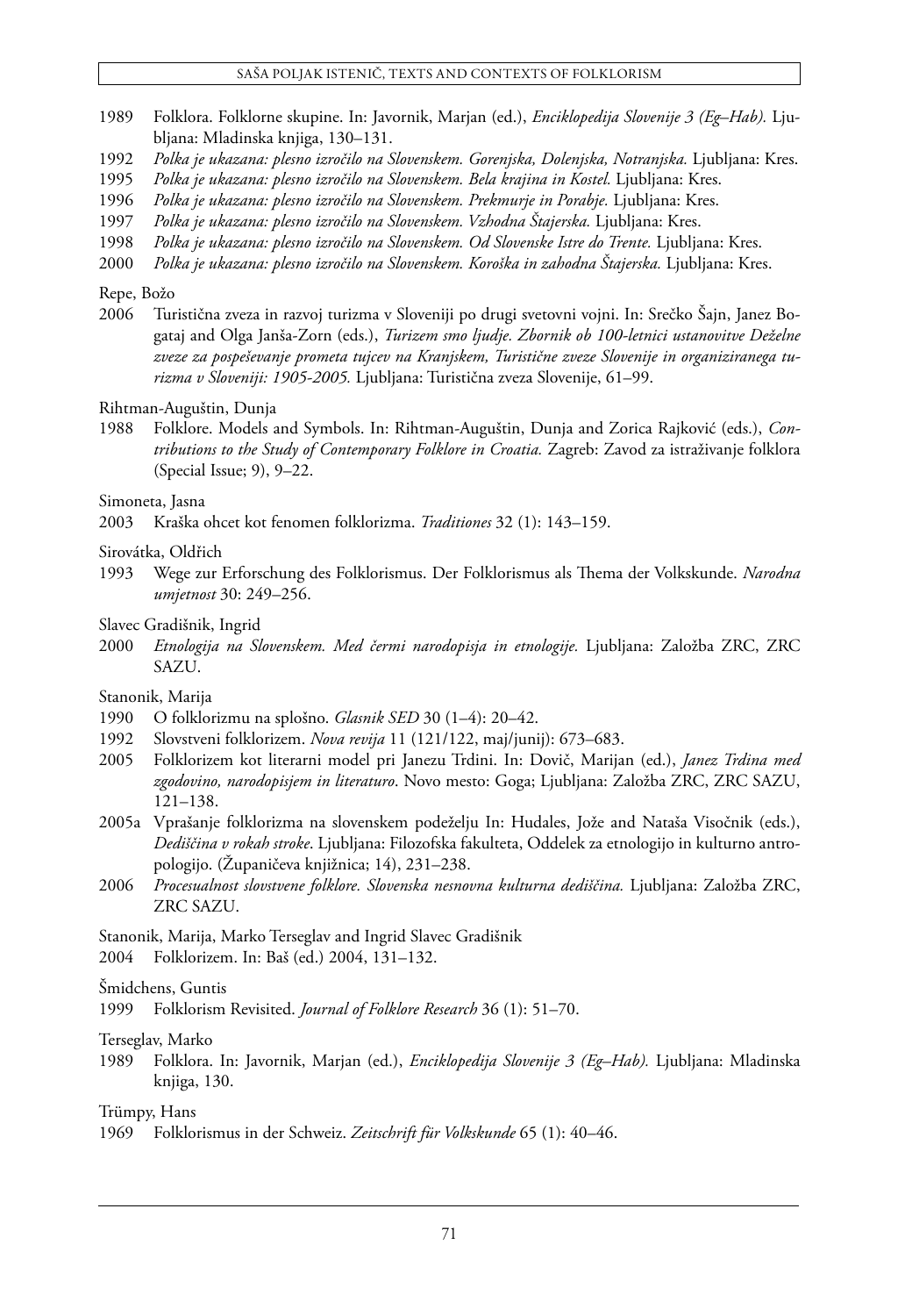### TEKSTI IN KONTEKSTI FOLKLORIZMA

*Termin folklorizem v etnologiji in folkloristiki označuje družbeno-kulturni pojav, ki folklorne oblike ljudske kulture predstavlja oz. oživlja v nizu različic med znanstveno rekonstrukcijo in ljudsko poustvarjalnostjo. Kot koncept ga je leta 1962 v etnologijo vpeljal Hans Moser, med njegovimi najpomembnejšimi raziskovalci pa so bili tübinški etnologi in folkloristi. Medtem ko so bile v nemškem prostoru polemike o folklorizmu pomembno diskurzivno polje za uveljavljanje paradigmatskih sprememb v etnologiji, slovenski etnologi tega pojava do leta 1990, ko je Marija Stanonik objavila prvo teoretično razpravo o njem, niso teoretsko premislili.* 

*V splošni teoretični etnološki literaturi in sintezah dotedanjih izsledkov etnološke vede na Slovenskem so folklorizem omenjali predvsem v zvezi s šegami in navadami, oblačilnim videzom, ljudsko glasbo, pesmijo in plesom, v tematskih ali krajevnih monografijah pa so te pojave (ali njegove nosilce) praviloma zgolj dokumentirali. Nekateri so opozarjali na pomen folklorizma pri ohranjanju dediščine, drugi so ga razumeli kot negativni pojav, kot uničevanje »izvirnika«. Največkrat so bili do pojavov kritični, vrednotili oz. ocenjevali so jih glede na podobnost z izvirnikom ali pa glede na strokovnost rekonstrukcije; zavzeli so torej apriorno pozicijo poznavalcev prvotnega, avtohtonega kulturnega pojava oz. njegove prave oblike ali pa so bili neogibno potrebna avtoriteta za ustrezno, znanstveno rekonstrukcijo in interpretacijo pojavov. Čeprav so kritizirali folklorizacijo dediščine, torej tudi njeno predstavljanje zunaj prvotnega okolja, pa so bili hkrati njeni akterji, saj so (poleg nekaterih, ki so jo zbirali in prikazovali v muzejih) sodelovali tudi s turizmom, da bi preprečili njeno neustrezno prikazovanje. Pri tem so folklorizem (v skladu z disciplinarno zgodovino) istili pretežno s pojavi, ki izvirajo iz ruralnega okolja; prenašanja meščanskih sestavin v kmečko okolje niso označevali za folklorizem, pač pa so ga videli kot zboljševanje načina življenja, dvig življenjske ravni, kulturni napredek. Podobno so pozitivno vrednotili tudi oživljanje meščanskih sestavin v urbanem okolju, saj se o rekonstrukcijah govori kot o replikah, vrhunskem poustvarjanju, kot pojavih z visoko umetniško vrednostjo in znanstveno ustreznostjo. Kot skrajni primer »izkrivljanja« ljudskega izročila ter vzorčni primer folklorizma v različnih definicijah in enciklopedičnih geslih so slovenski etnologi največkrat omenjali* Kmečko ohcet v Ljubljani *(1965–1990) oz. manjše kmečke ohceti v drugih slovenskih krajih, čeprav so nekateri pri njih tudi sami sodelovali ali vsaj svetovali organizatorjem pri uporabi določenih tradicionalnih kulturnih sestavin. Sporen se jim je zdel predvsem izbor najmikavnejših sestavin tradicionalne kulture in prenašanje kmečkih šeg in navad v mestno okolje, pa tudi turistično predstavljanje Slovenije s tradicionalno kmečko kulturo. Kljub etnološkim kritikam pa* Kmečka ohcet *s svojimi variacijami – prav zaradi uporabe ljudskega izročila v neizvirnem kontekstu (tj. folklorizma) – po mnenju organizatorjev in drugih turističnih delavcev ostaja ena najuspešnejših promocijsko-komercialnih akcij v zgodovini slovenskega turizma, pa tudi udeleženci o njej še vedno z veseljem pripovedujejo. Spominjajo se je glede na to, v kolikšni meri je zadovoljila njihove potrebe po samopromociji, izražanju osebne,*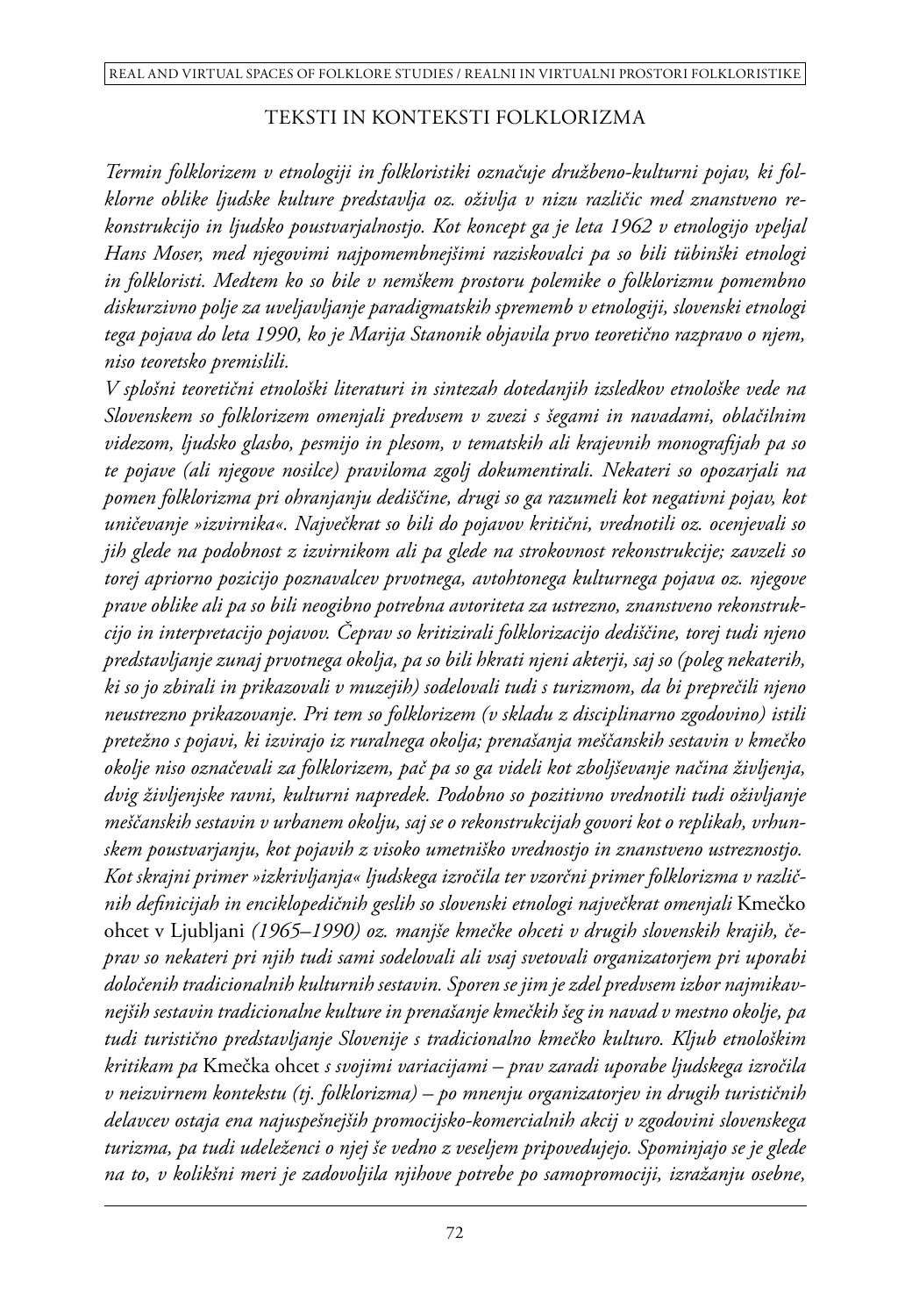*lokalne, tudi nacionalne identitete, po spoznavanju novega, ohranjanju starega in predvsem po zabavi. Za akterje folklorizma (turistične delavce in turiste) folklorizem tako ni nikoli negativen pojav, pač pa sredstvo za povečanje prepoznavnosti območja, ustvarjanje dobička ali zboljšanje ekonomskega položaja, za ustvarjanje ali krepitev identifikacij na različnih ravneh (osebni, lokalni, nacionalni), za potešitev radovednosti in nostalgije ter navsezadnje oblika zabave. Z uporabo in prilagajanjem tradicije njihovim potrebam in željam nastajajo nove različice izročila, kar ponazarja človeško ustvarjalnost in zarisuje kulturne spremembe.*

> Saša Poljak Istenič, assistant, young researcher, Institute of Slovenian Ethnology SRC SASA, Novi trg 2, SI-1000 Ljubljana, Sasa.Poljak@zrc-sazu.si